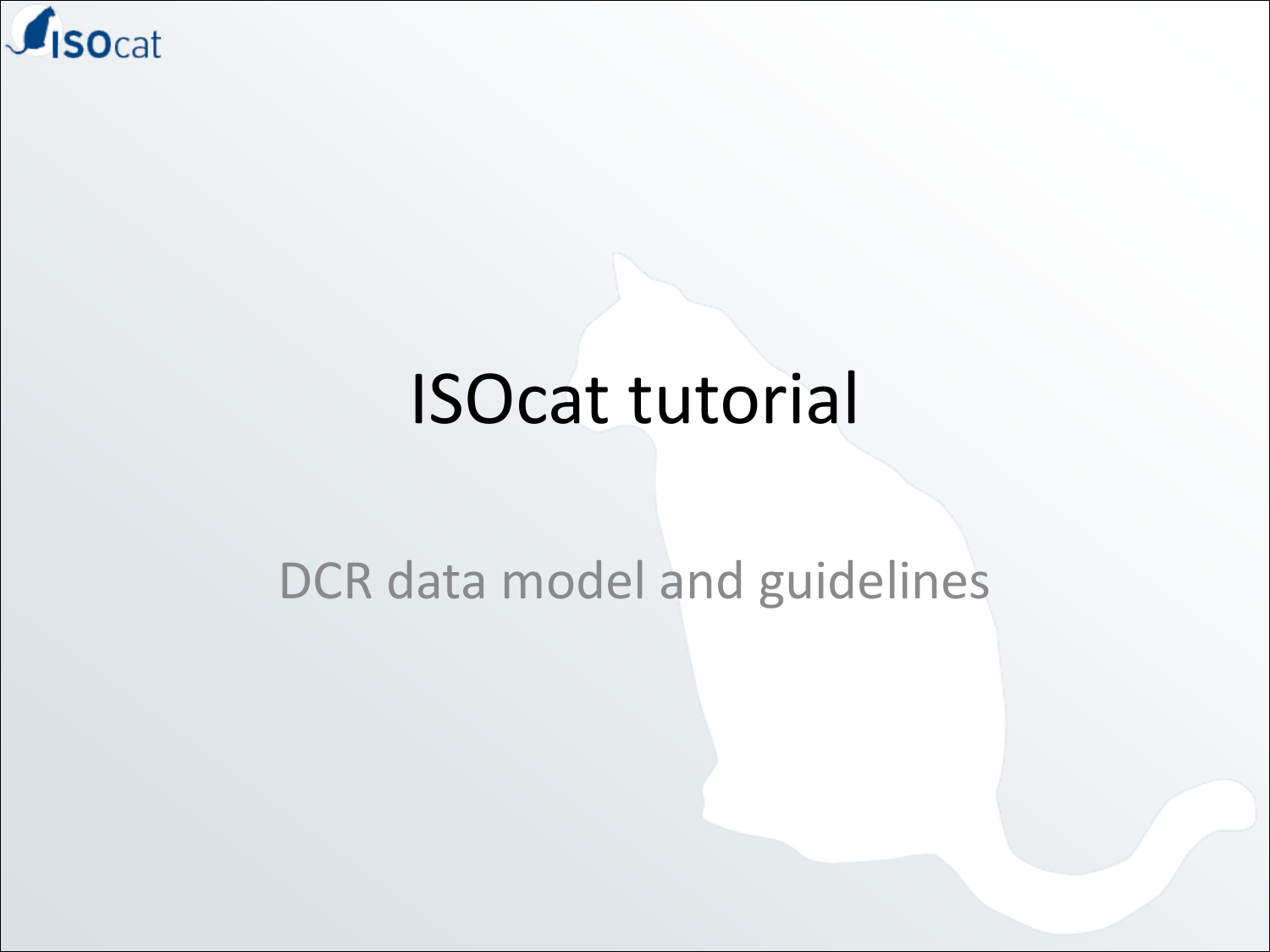

#### Simple and complex DCs

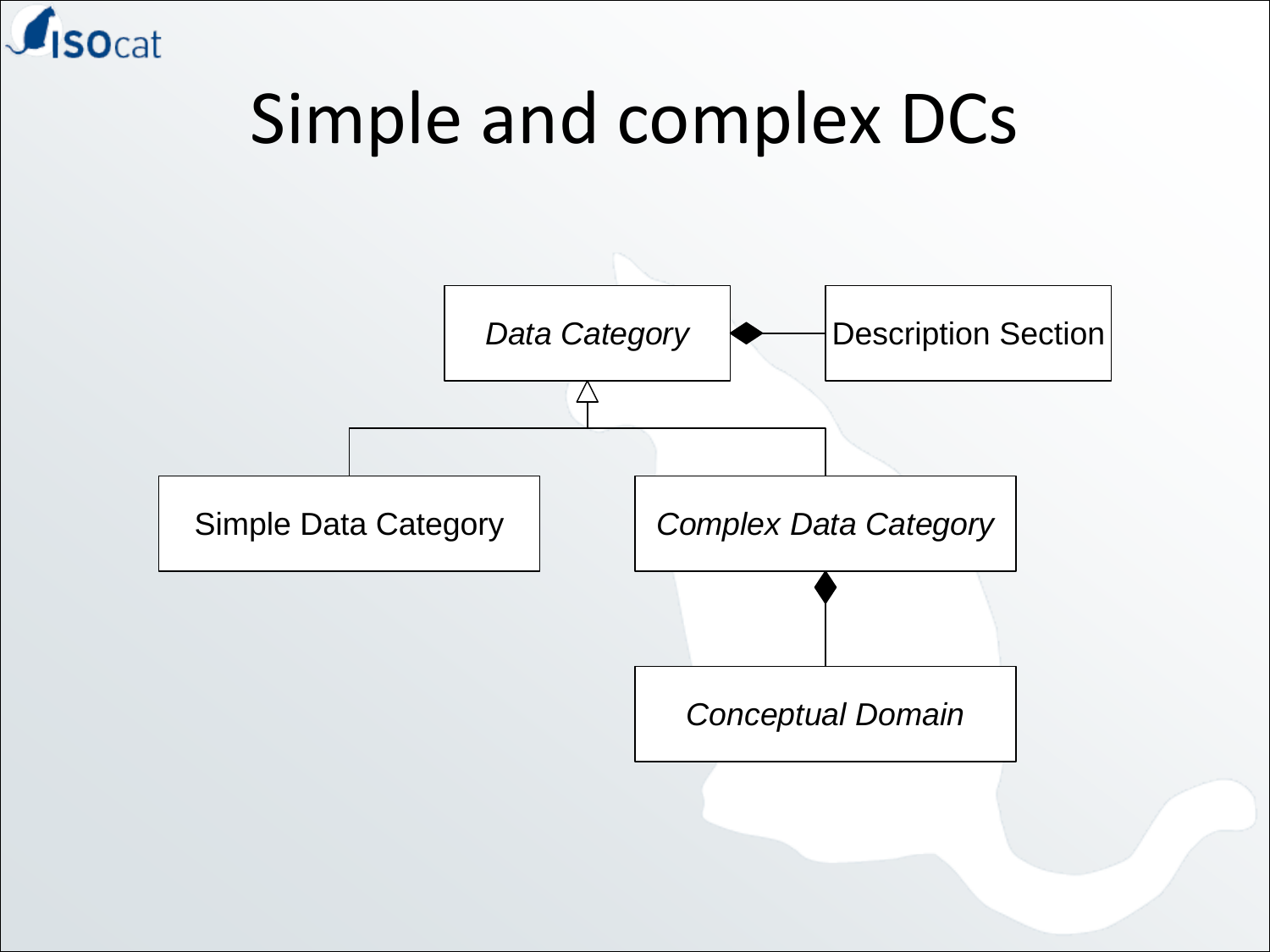

#### • The mandatory identifier

- is a mnemonic string used to refer to the data category
- should be based on a meaningful English word or series of words presented as an alphanumeric character string; for multiword strings, begin with lowercase and express the identifier as one continuous string in camel case with no white space (for instance, /*term*/, /*normativeAuthorization*/, /*preferredTerm*/)
- maybe used in XML vocabularies and thus must be a valid local part of a qualified name:
	- Cannot start with a number, shouldn't contain any whitespace, …
- ISOcat warns you when the identifier is invalid and will refuse to save the data category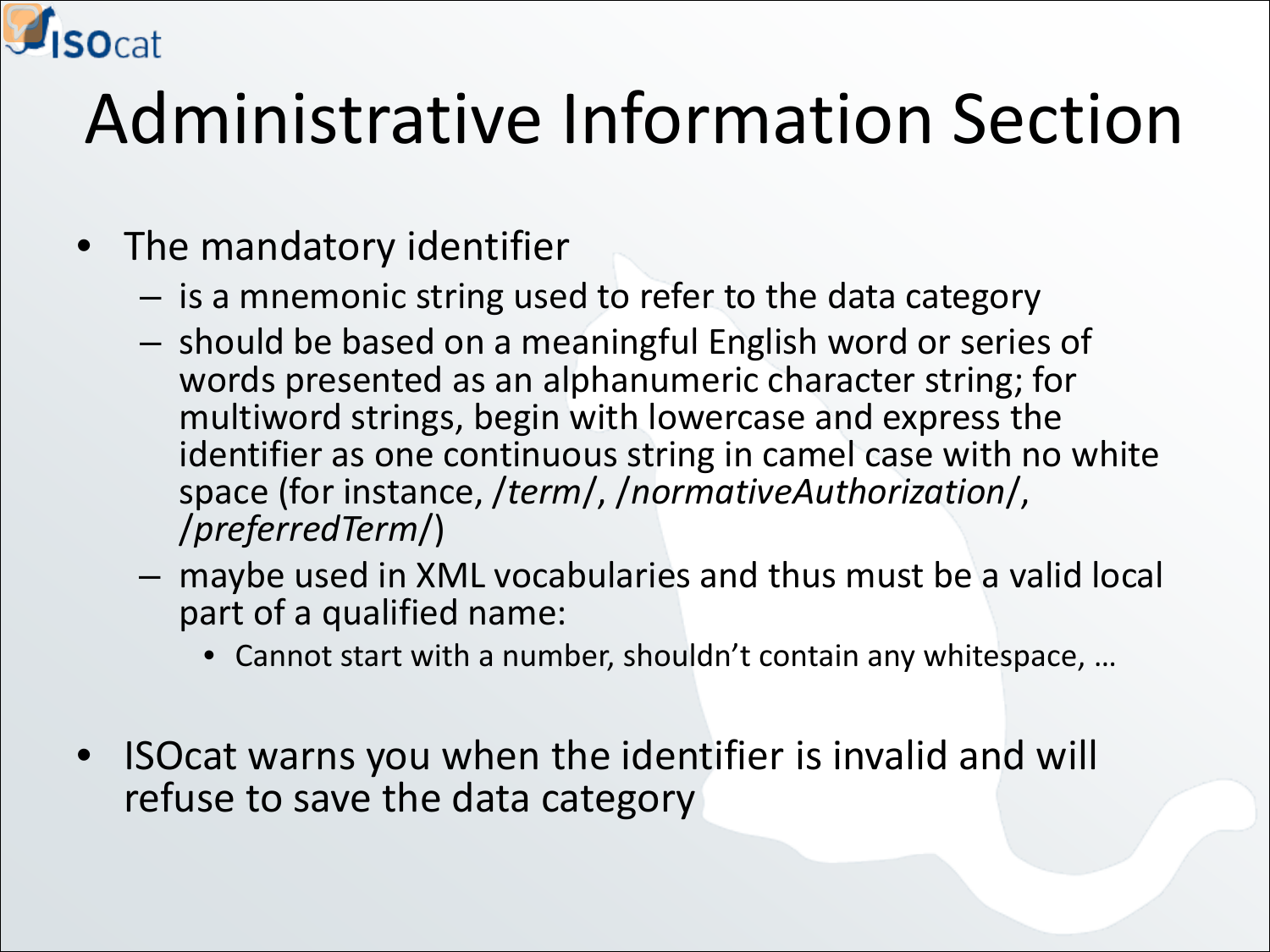

- The mandatory version
	- used to refine identifier to indicate the version of the data category
	- managed by the system
	- based on branching not on major and minor revisions

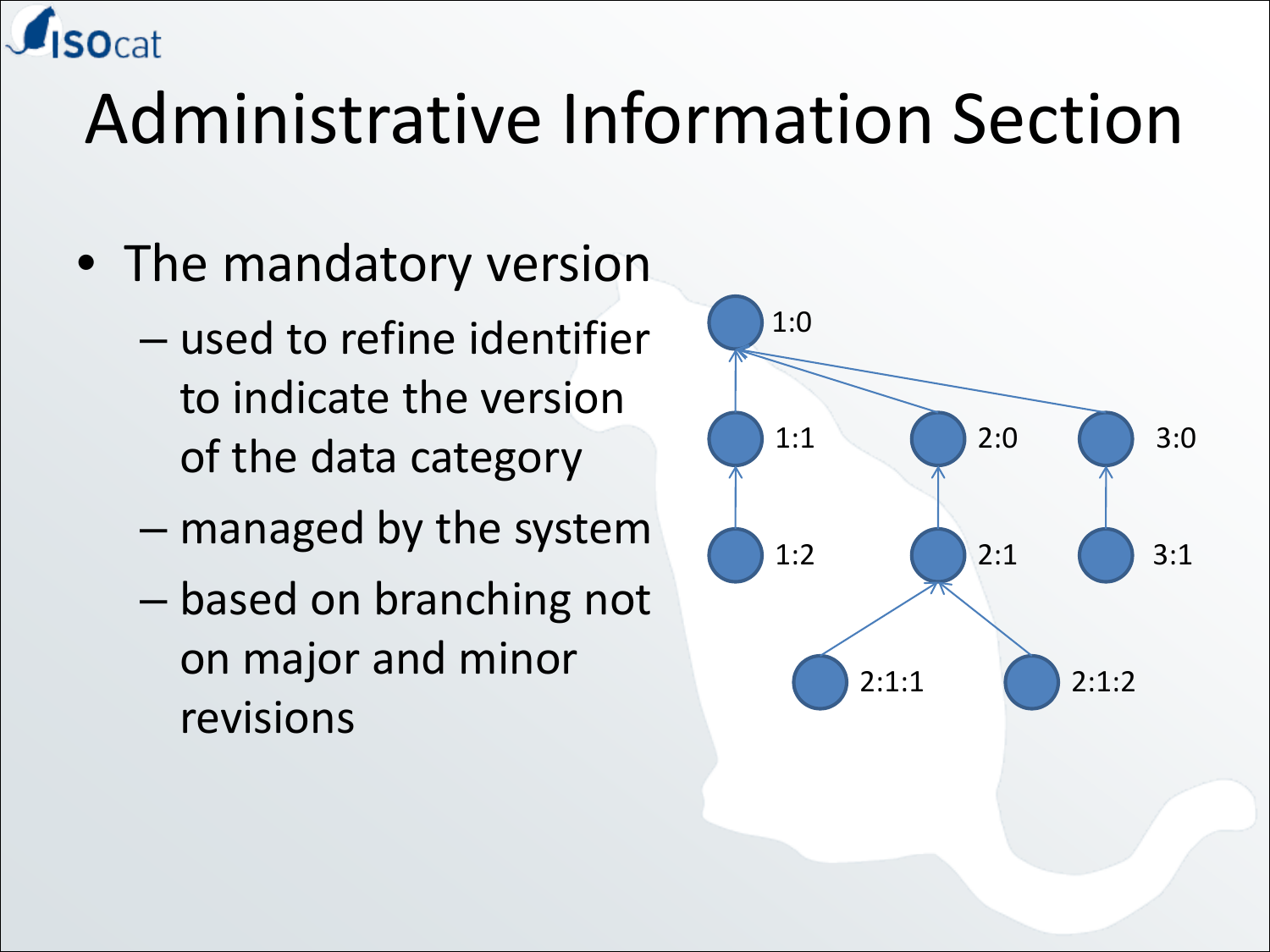

- The mandatory data category type
	- complex/open
		- conceptual domain is not restricted to an enumerated set of values
	- complex/constrained
		- conceptual domain is non-enumerated, but is restricted to a constraint specified in a schema-specific language or languages
	- complex/closed
		- conceptual domain is restricted to a set of enumerated simple data categories making up its value domain
	- simple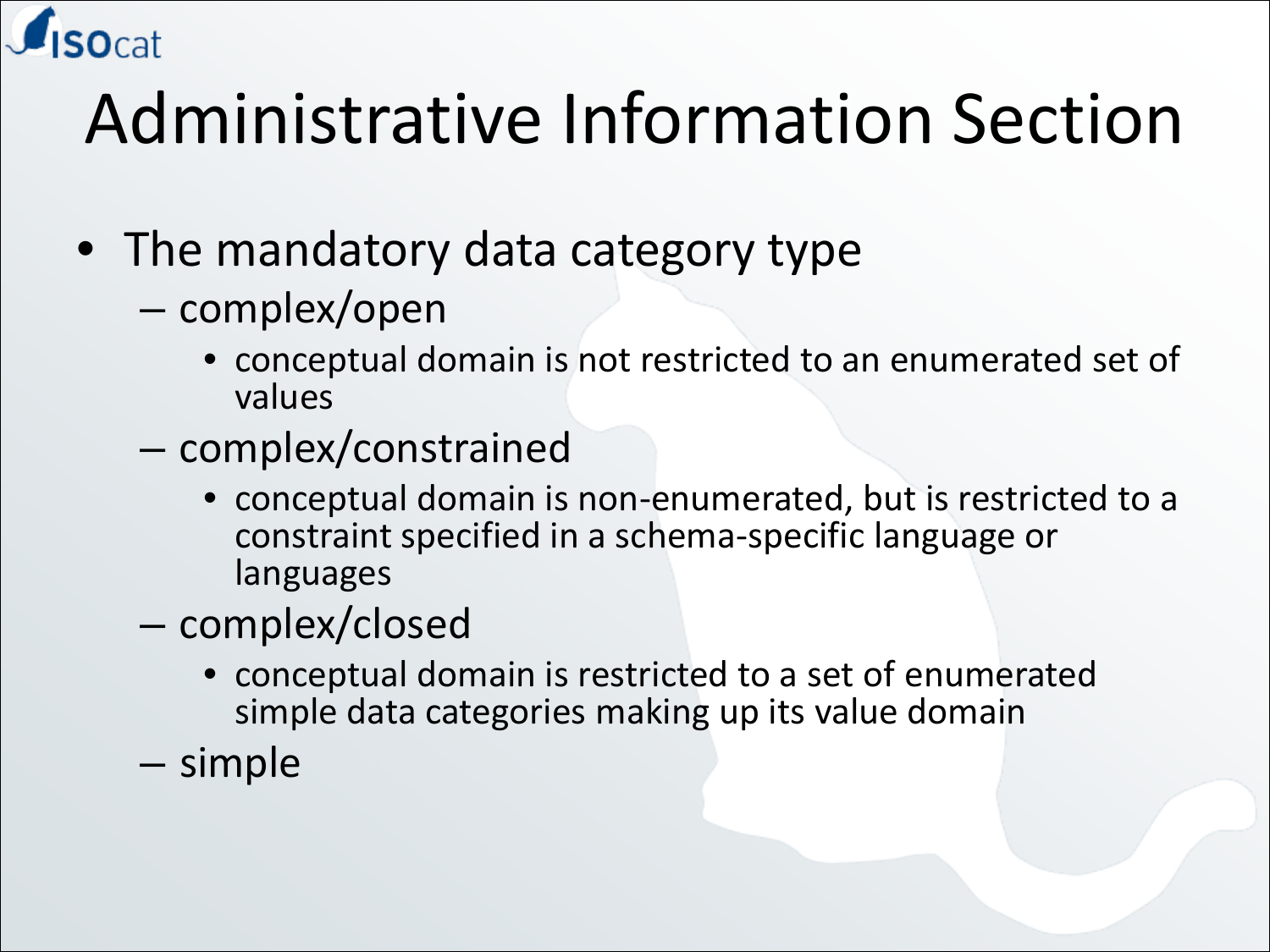

#### Data category types

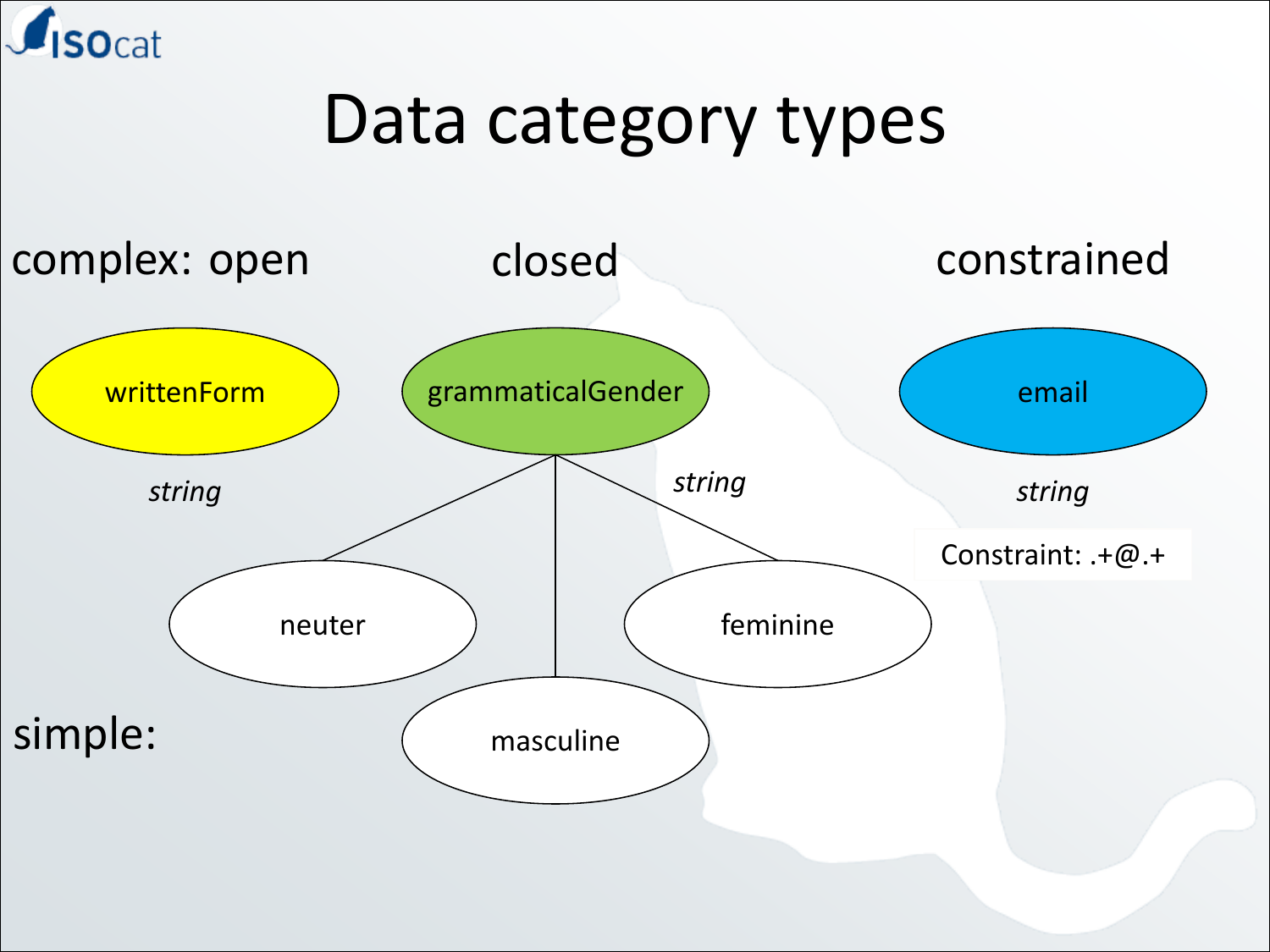- The justification
	- a short description justifying why the data category should be included in the registry
	- mandatory for data categories to be standardized; desirable in general
	- even data categories that are common in a given thematic domain may be unfamiliar or ambiguous to users unfamiliar with that domain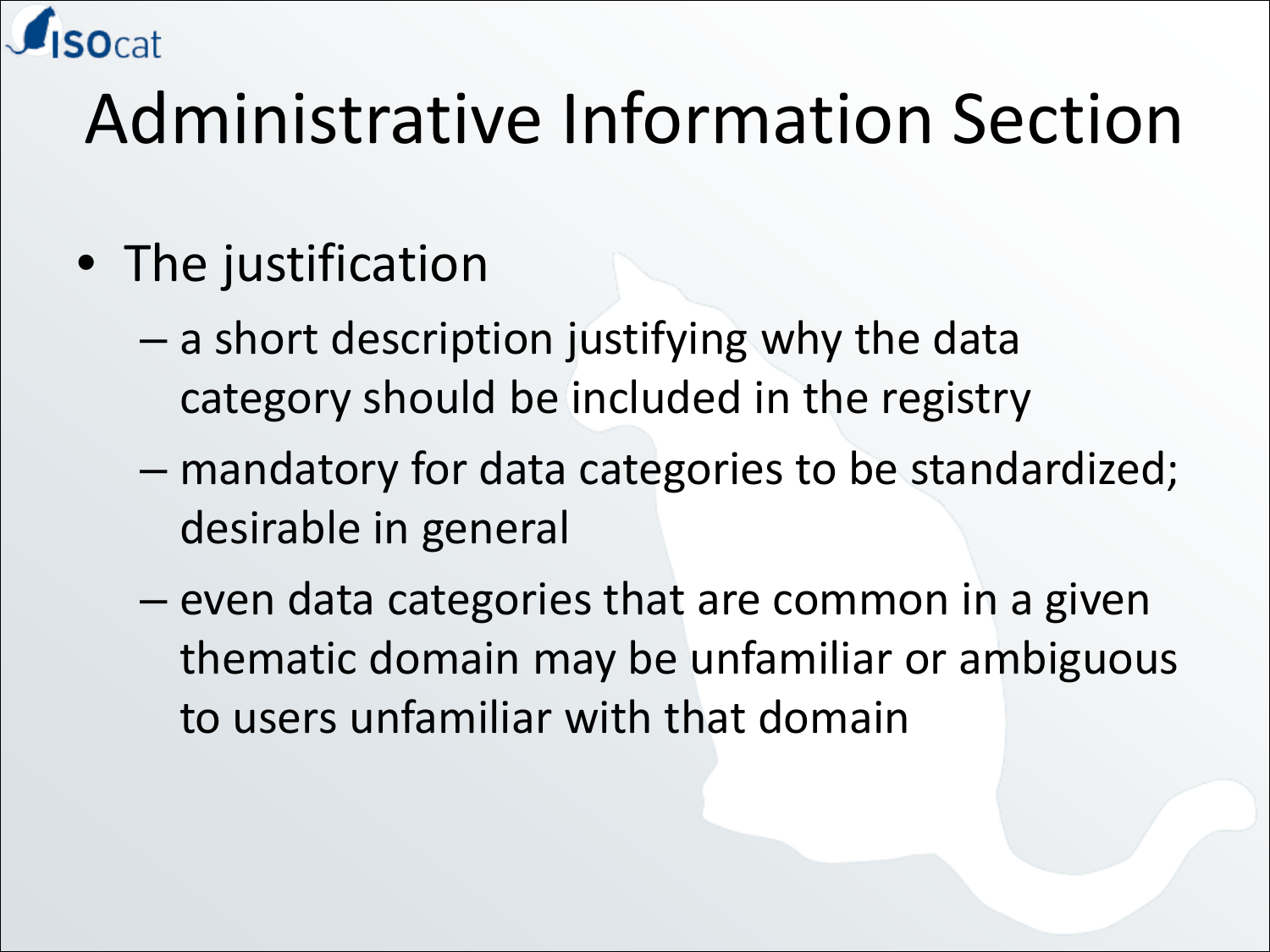

• The origin

– (document, project, discipline or model) for the data category specification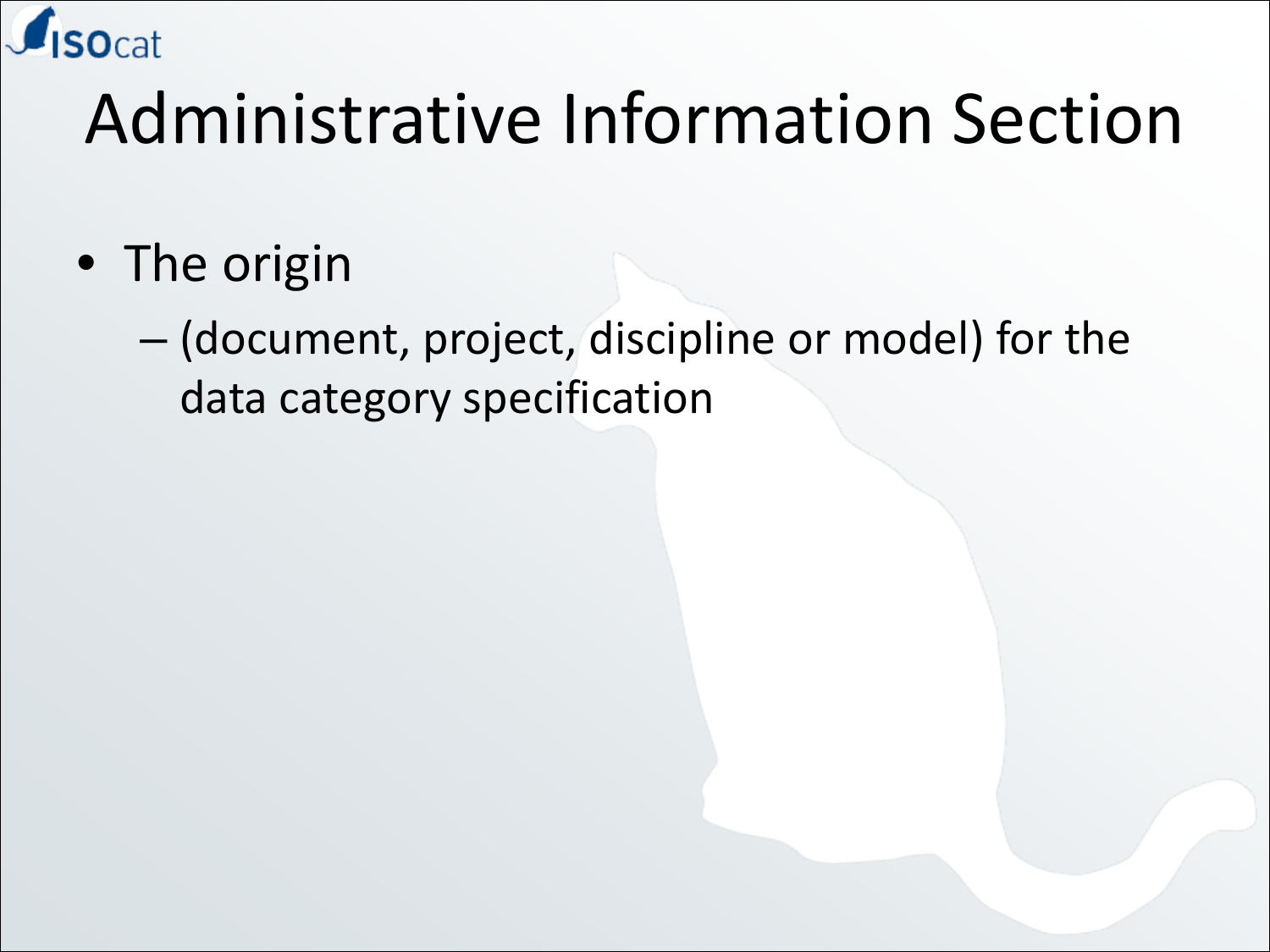

- The mandatory administration status
	- a designation of the status in the administration process for handling registration requests under the stewardship of the DCR Board
	- managed by the system
	- values:
		- private
		- submission
		- pre-evaluation, evaluation, rejected-TDG, accepted-TDG
		- pre-validation, validation, rejected-DCR Board
		- accepted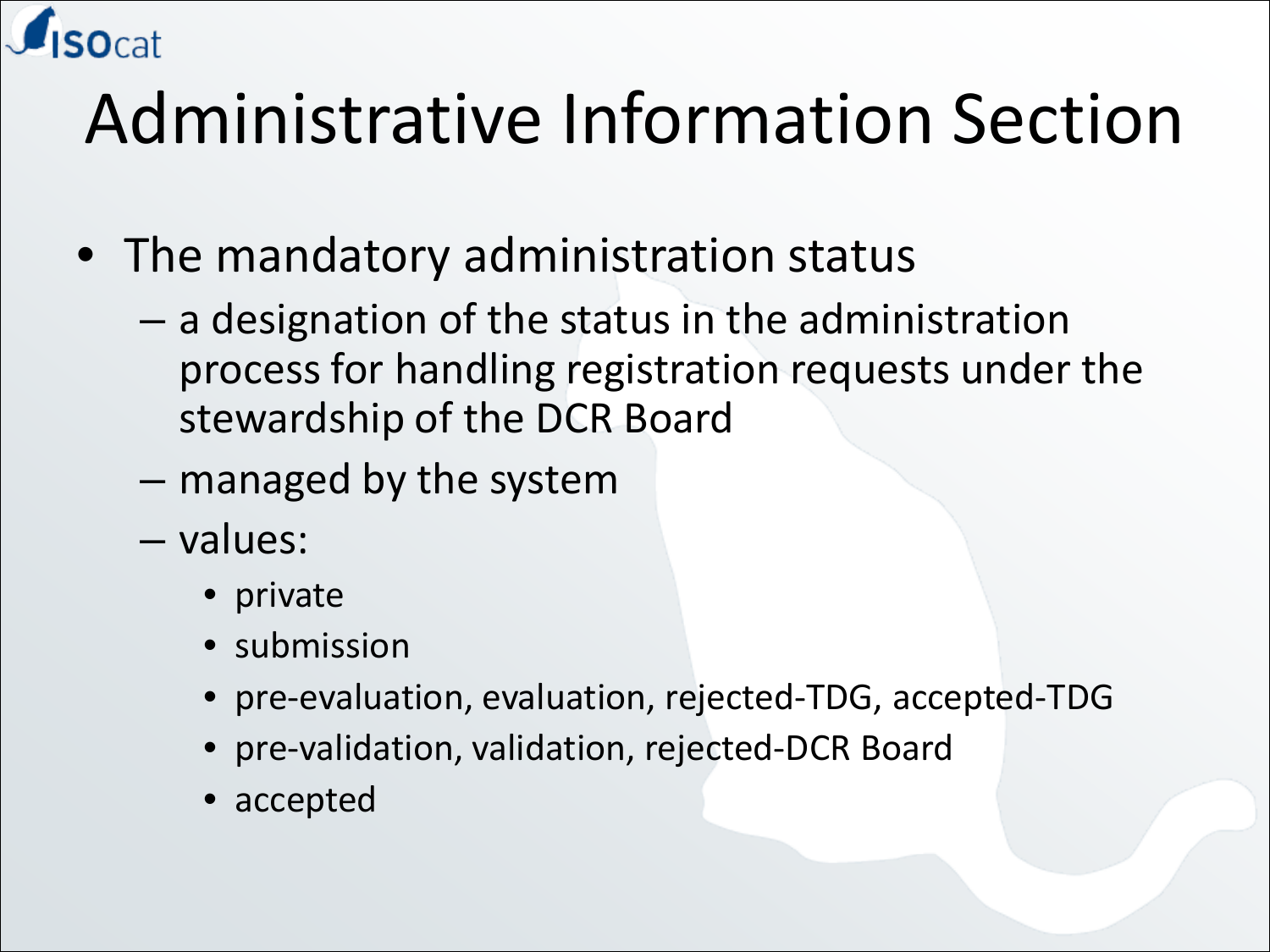

#### Standardization process

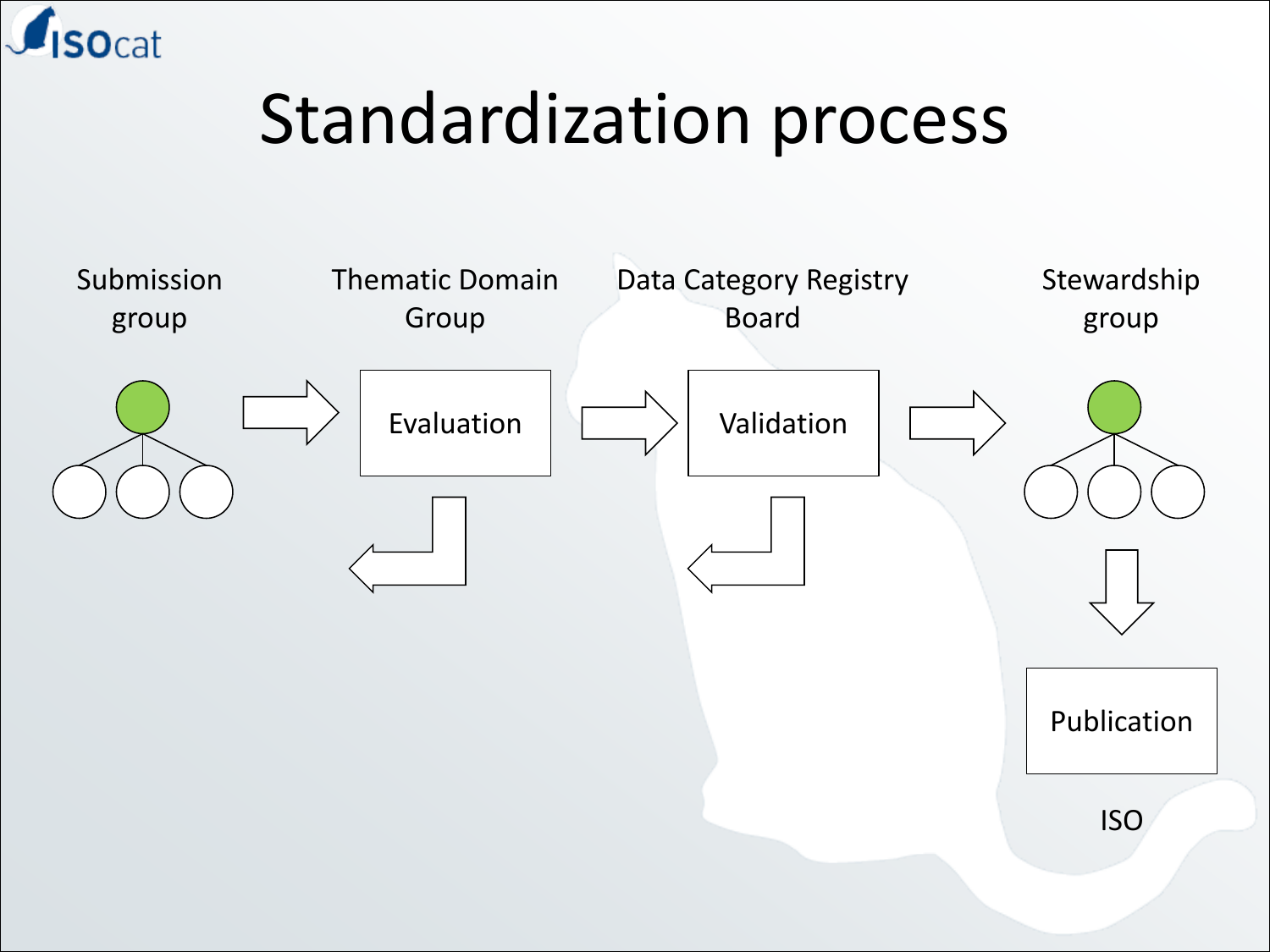

- The mandatory registration status
	- a designation of the status in the registration lifecycle of an administered item
	- managed by the system
	- values:
		- private
		- candidate
		- standard
		- superseded
		- deprecated

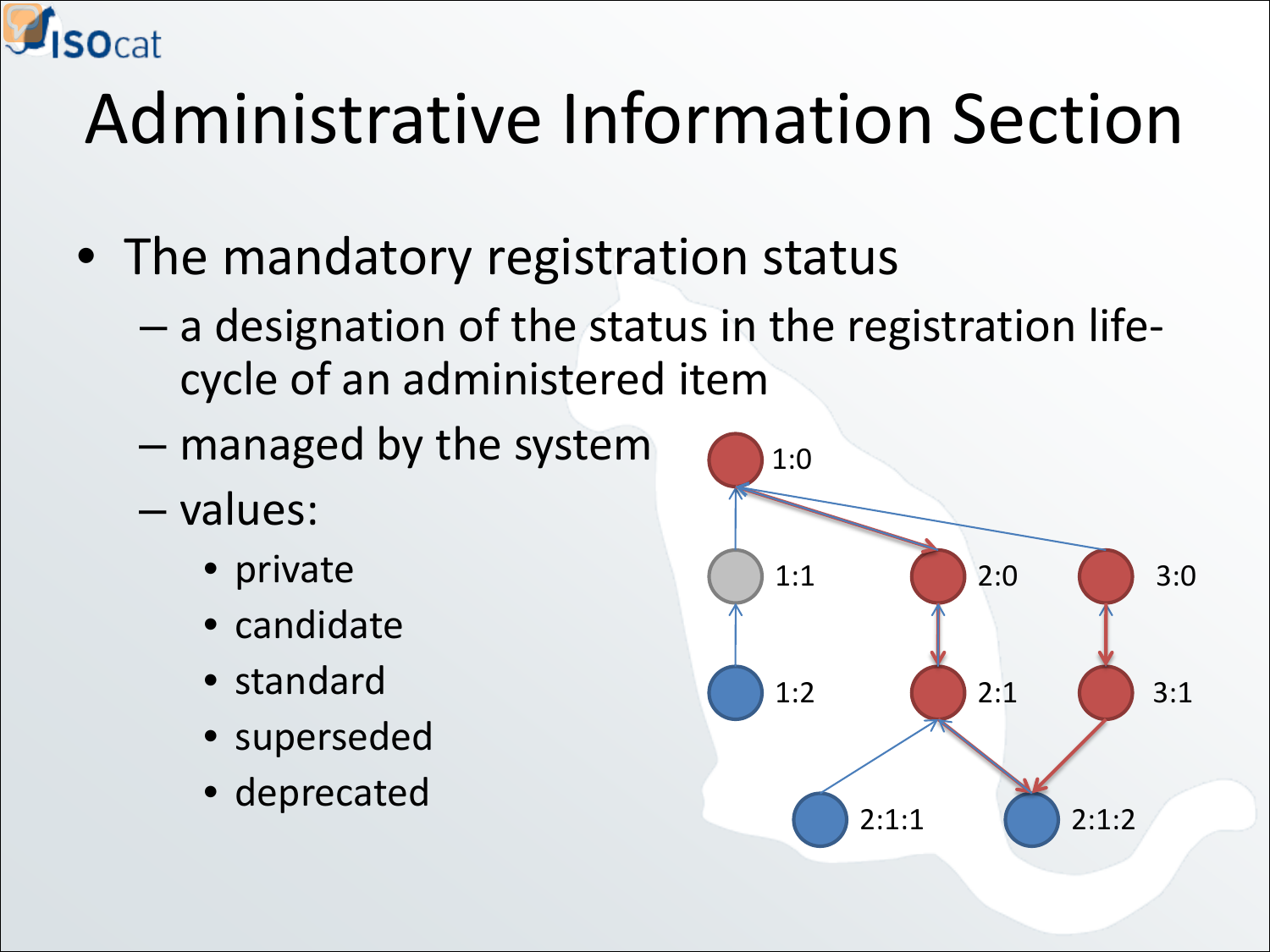

- The effective date
	- the date a data category specification has/will become available to DCR users
- The until date
	- the date a data category specification is no longer effective in the registry; this information is set when the registration status of the data category specification changes to *deprecated* or *superseded*
- ISOcat isn't acting on these dates (yet)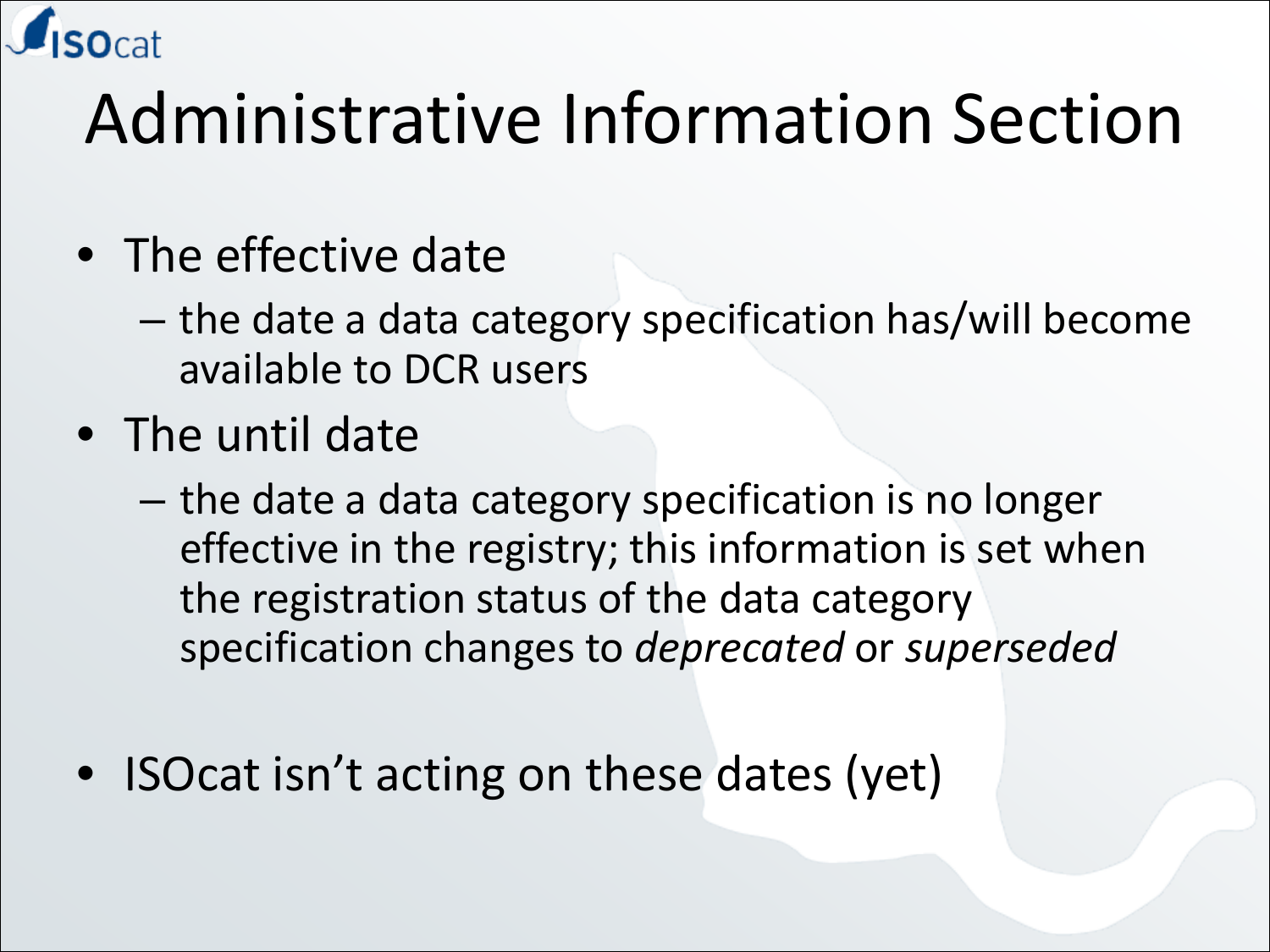

- The explanatory comments
	- descriptive comments about the data category specification
- The unresolved issues
	- a problem that remains unresolved regarding proper documentation of the data category specification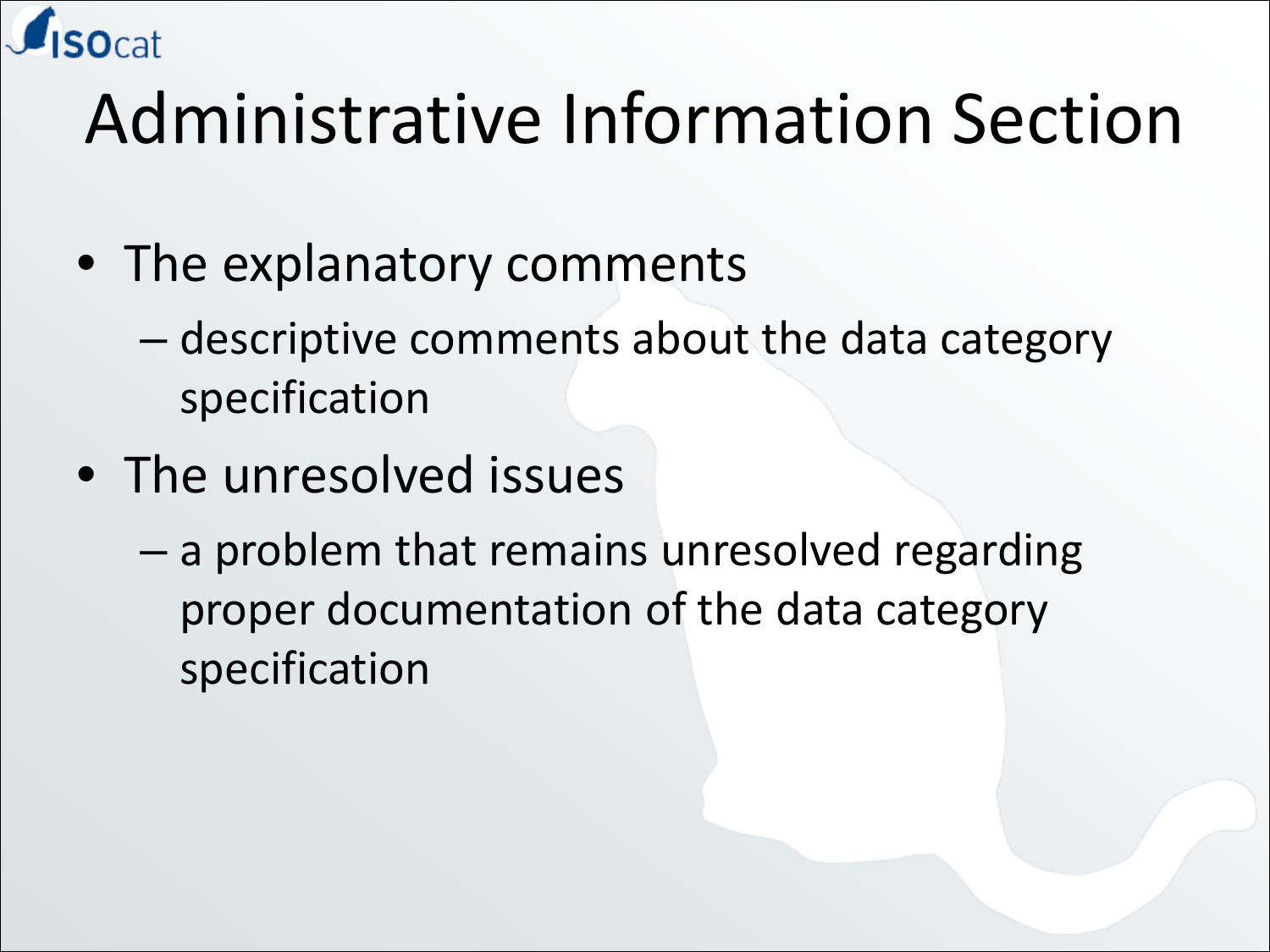

## Description Section

- The mandatory profile
	- attribute used to relate the current data category specification to one or several thematic domains treated by ISO/TC 37 (for example, morphosyntax, syntax, metadata, language description, etc.)
	- the value of profile defaults to *Private*
	- submission for standardization requires the selection of at least one thematic domain profile because it is the relevant TDG that is responsible for maintenance of standardized data category specifications
	- if multiple profiles from multiple TDGs are selected one TDG will still be responsible, but the other TDGs will be involved in the harmonization process
	- if a user desires to create a new profile, consult the DCR Board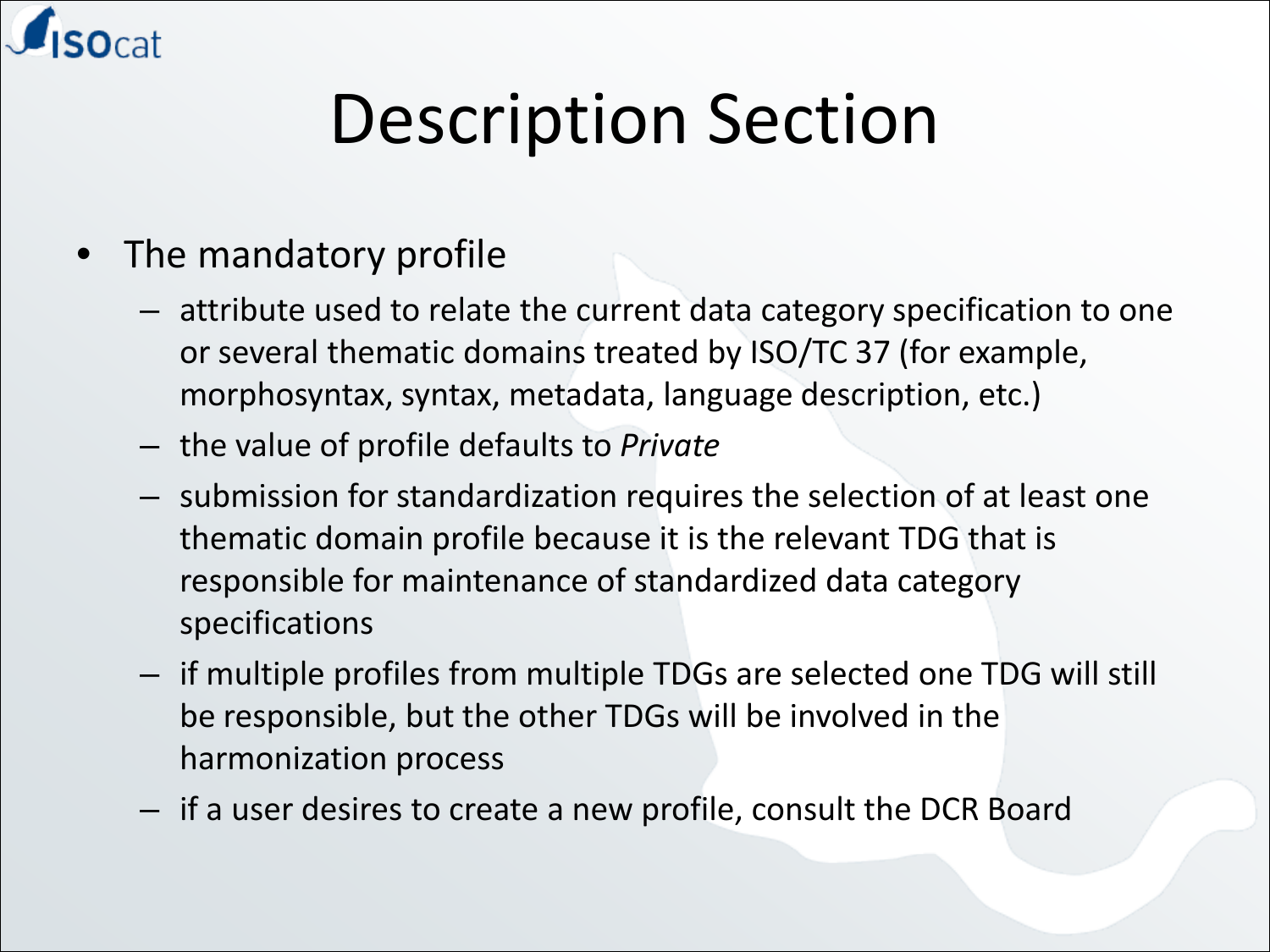

# Profiles and TDGs

- Each Thematic Domain Group (TDG) manages at least one profile
- The following TDGs are active:
	- Metadata
	- Morphosyntax
	- Terminology
- The Language codes profile will be maintained separately and hooked up to ISOcat
- Other TDGs and their profiles are still asleep
- ISOcat will host a forum in the near future, which also includes the functionality to send users, i.e., an owner of a DC or the chair of a TDG, an email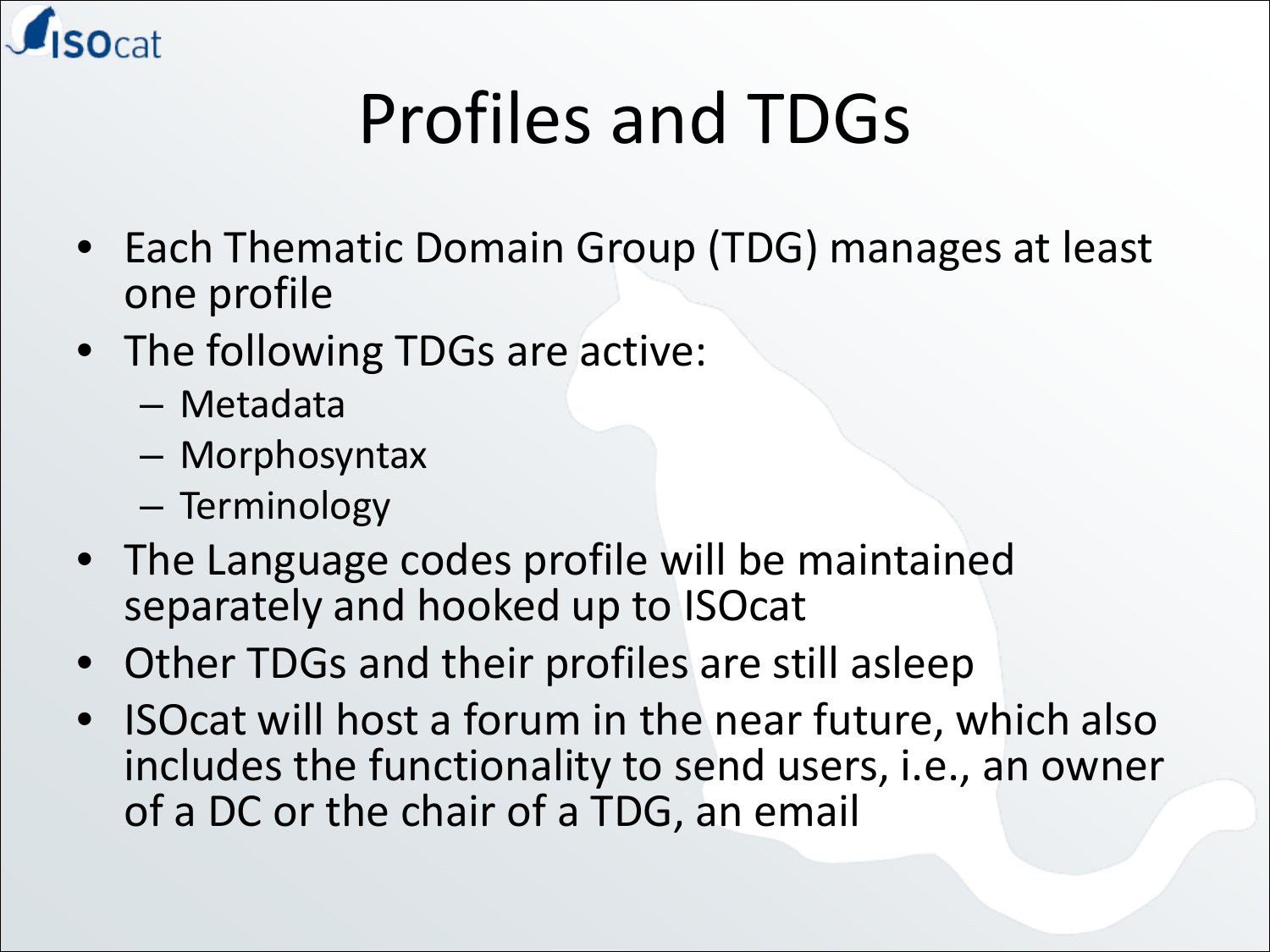

#### Data Element Name Sections

- used to record names for the data category as used in a given database, format or application
- language independent
- attributes:
	- the mandatory data element name
		- one identifier (word, multi-word unit or (alpha)numeric representation
	- the mandatory source
		- the database, format or application in which the data element name is used
- ISOcat will future have better support for keeping sources in sync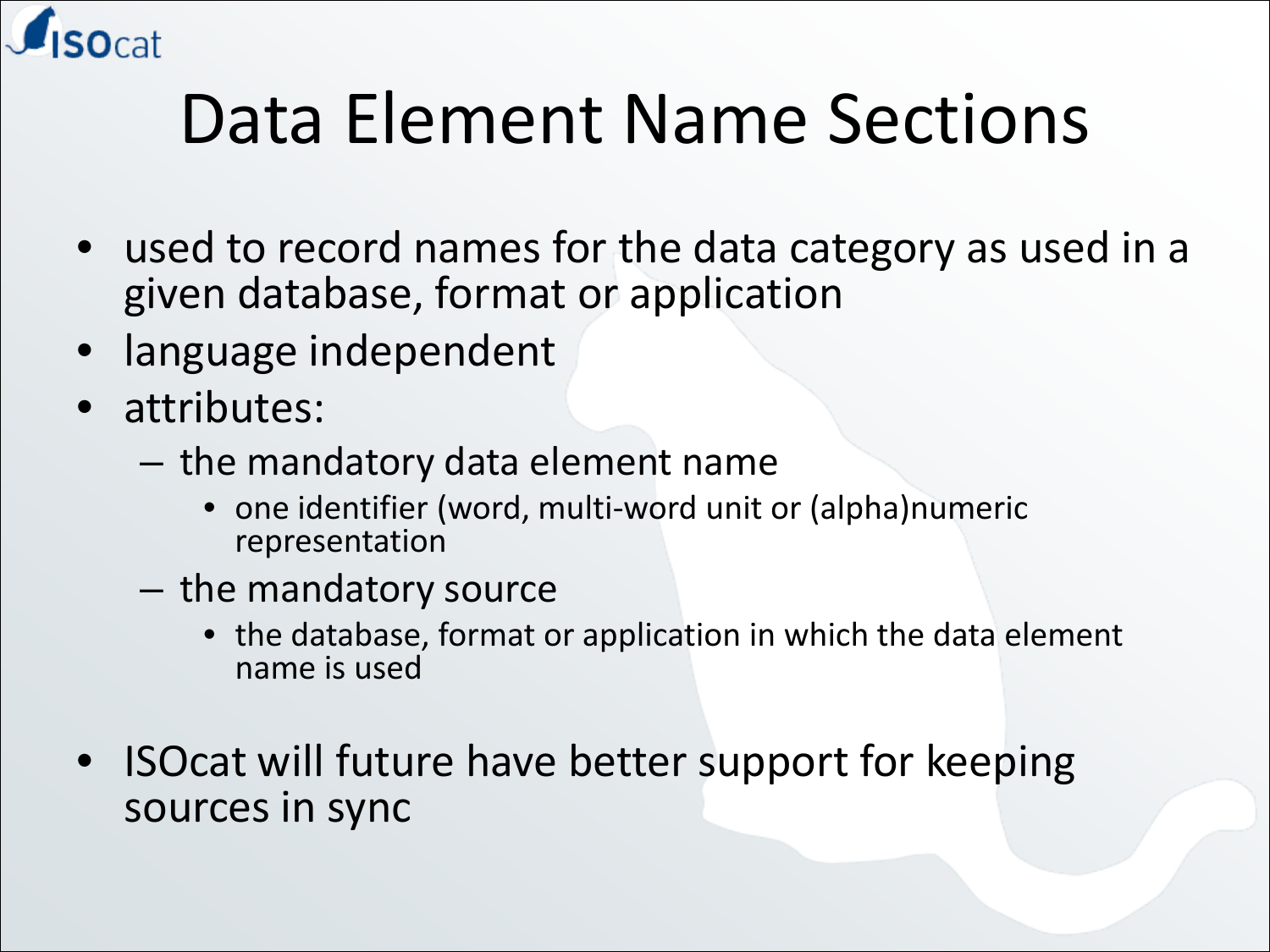

# Working and object languages

- Working language:
	- language used to describe objects
- Object language:
	- language being described

You can describe properties of the object language French in the working language Dutch:

*In de Franse taal worden vrouwelijke en mannelijk zelfstandige naamwoorden onderscheiden.*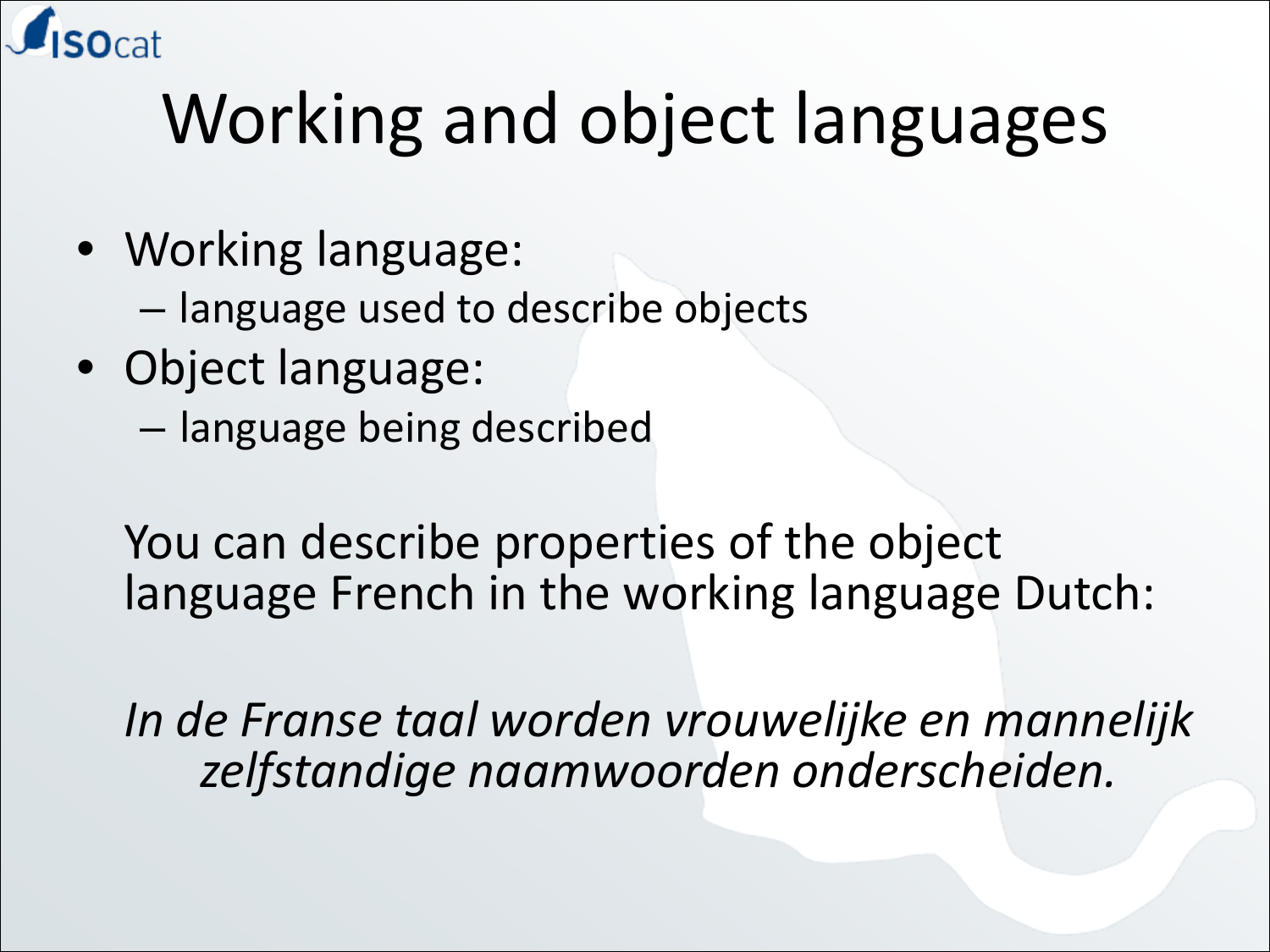

# Working and object languages

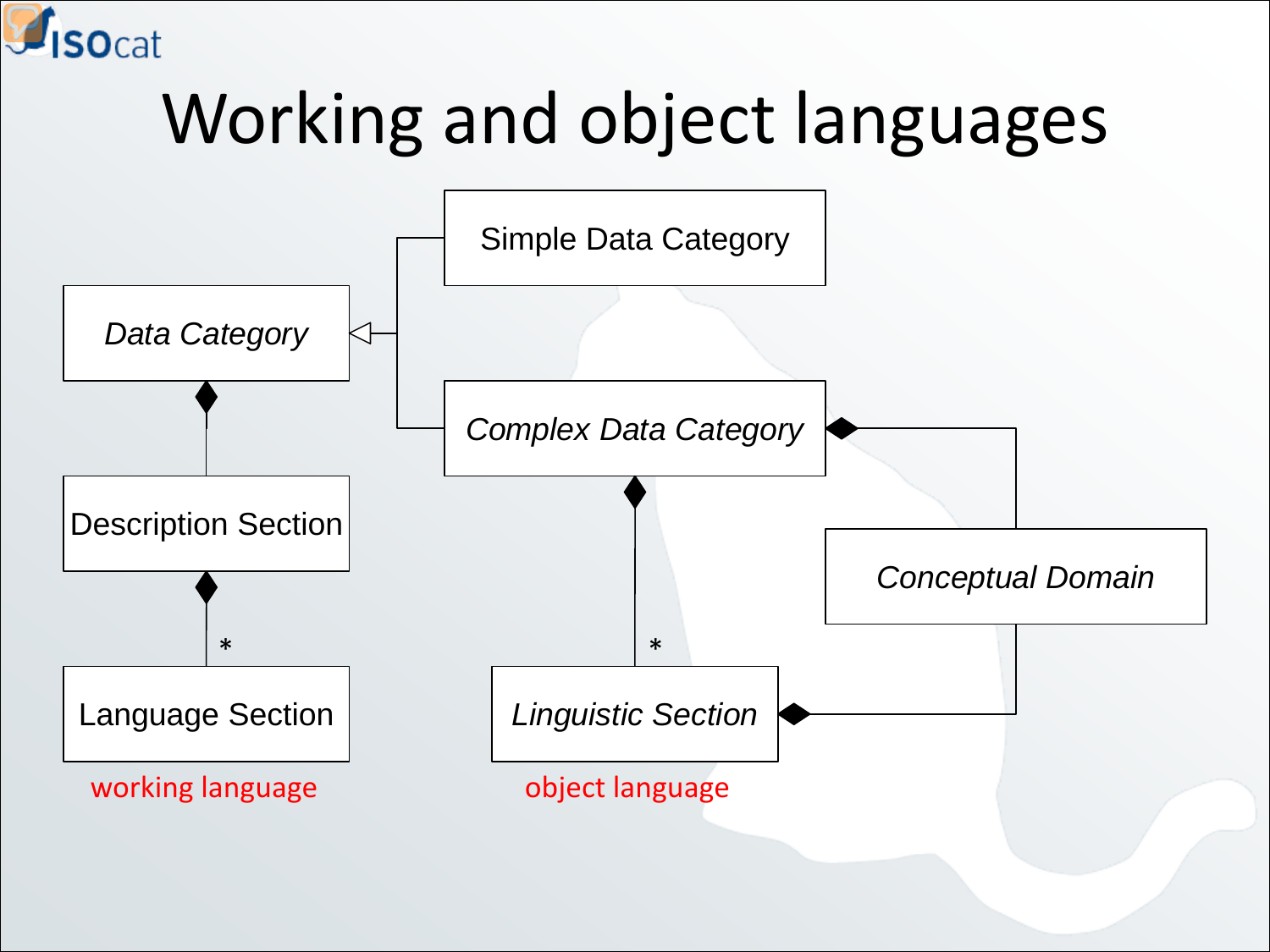

- The English language section is mandatory and has to contain at least one name and one definition
- Additional language sections can be added as needed, and should translate at least the definition of the English language section
- if a user needs an additional language, contact the DCR system administration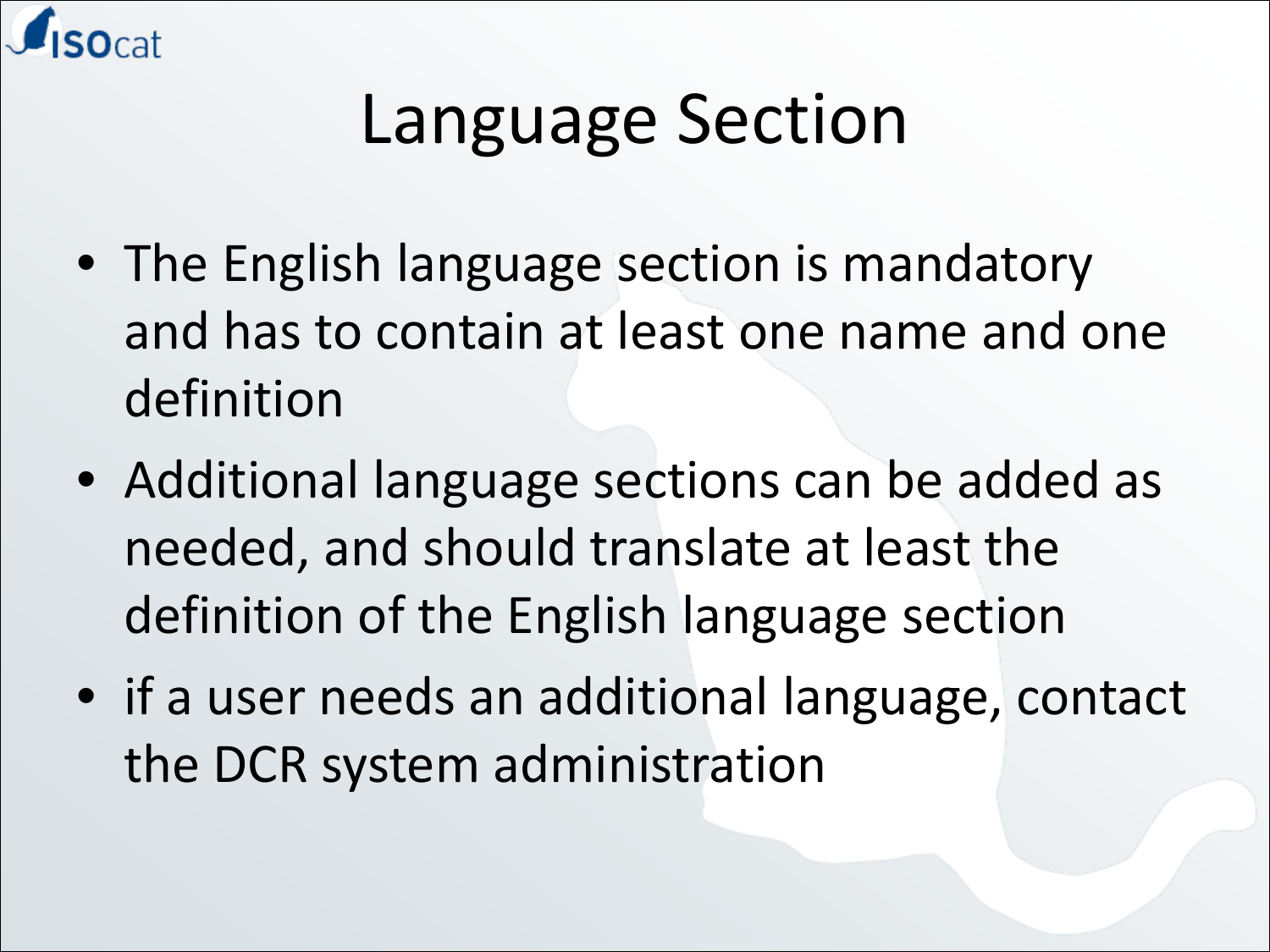

- The Name Section
	- records a possible name for the data category in a specific language
	- status:
		- standardized name
		- preferred name
		- admitted name
		- deprecated name
		- superseded name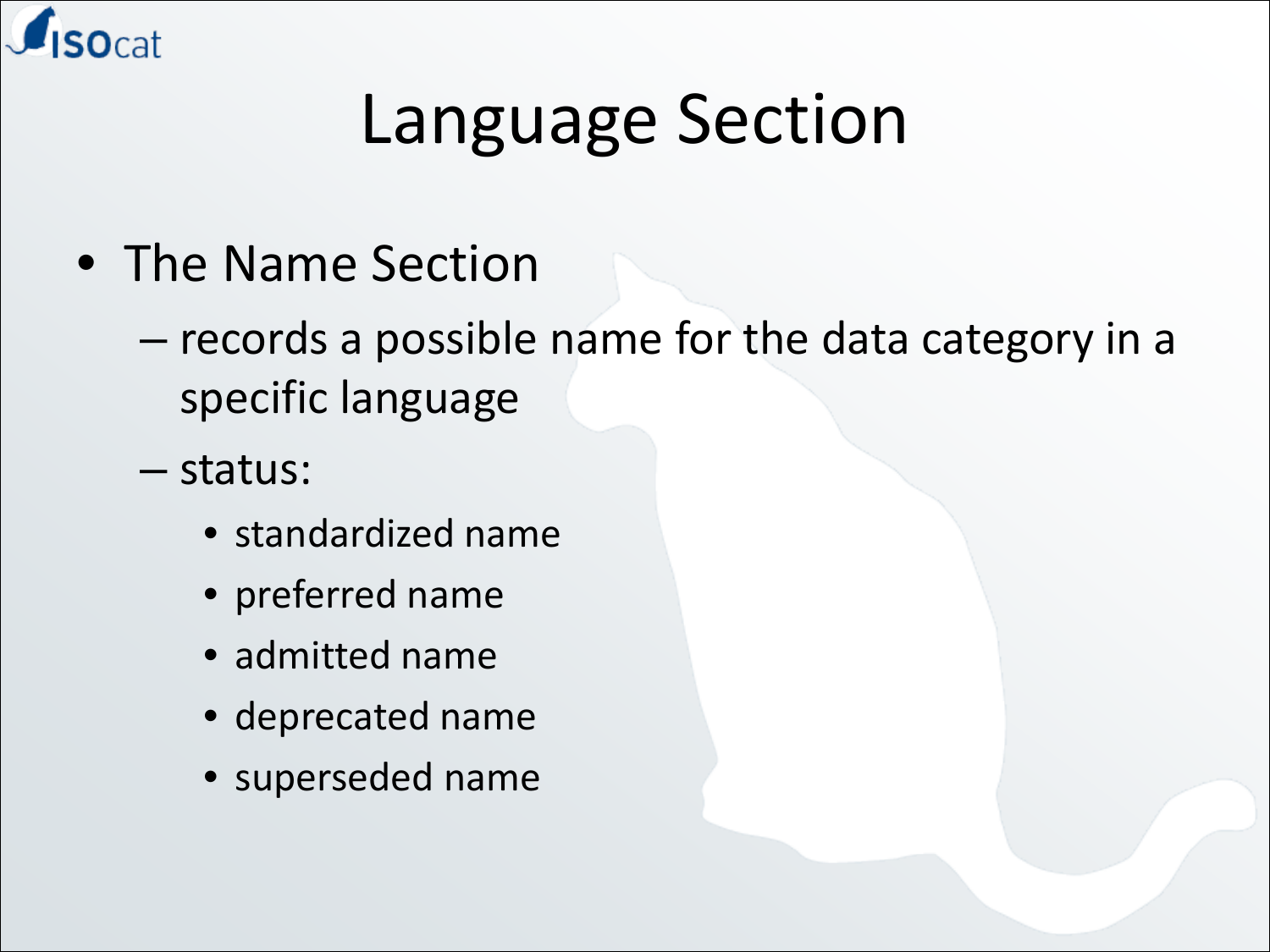

- The Definition Section
	- definition of the data category concept associated with the data category, written in the language of the language section
	- attributes:
		- definition:
			- definitive formulation that should be general enough to apply to all thematic domains and implementations of the data category
		- source:
			- from which the definition has been borrowed or adapted
		- note:
			- any additional information about the definition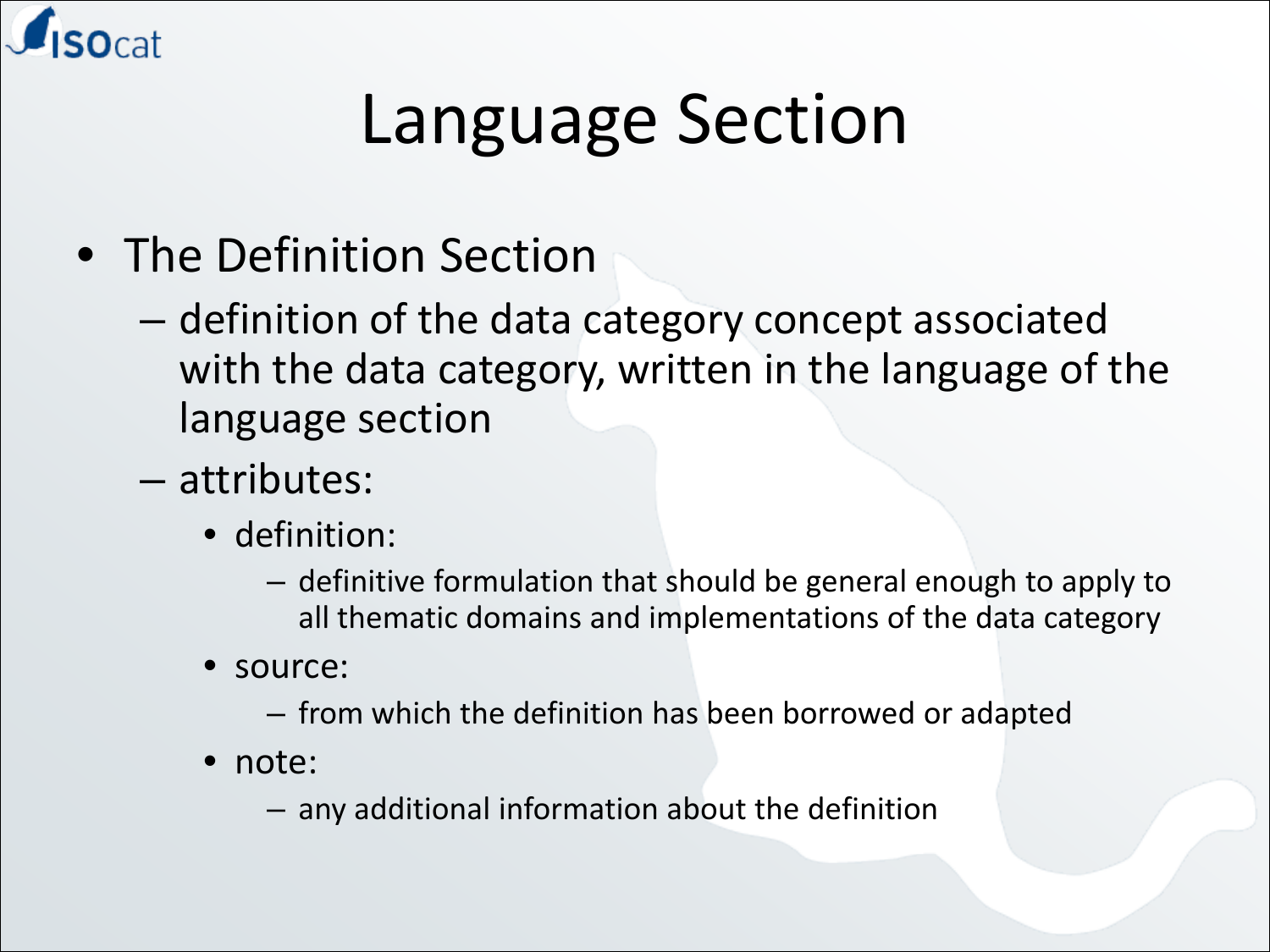

#### ISO 704 Terminology work — principles and methods

- Intensional definitions:
	- They should consist of a single sentence fragment;
	- They should begin with a meaningful *broader concept, either immediately above or at a higher* level of the data category concept being defined;
	- They should list critical and delimiting *characteristic(s) that distinguish the concept from other* related *concepts.*
- Actual concept systems, such as are implied here by the reference to broader and related concepts, should be modeled in Relation Registries outside the DCR. Furthermore, different domains and communities of practice may differ in their choice of the immediate broader concept, depending upon any given ontological perspective. Harmonized definitions for shared DCs should attempt to choose generic references insofar as possible.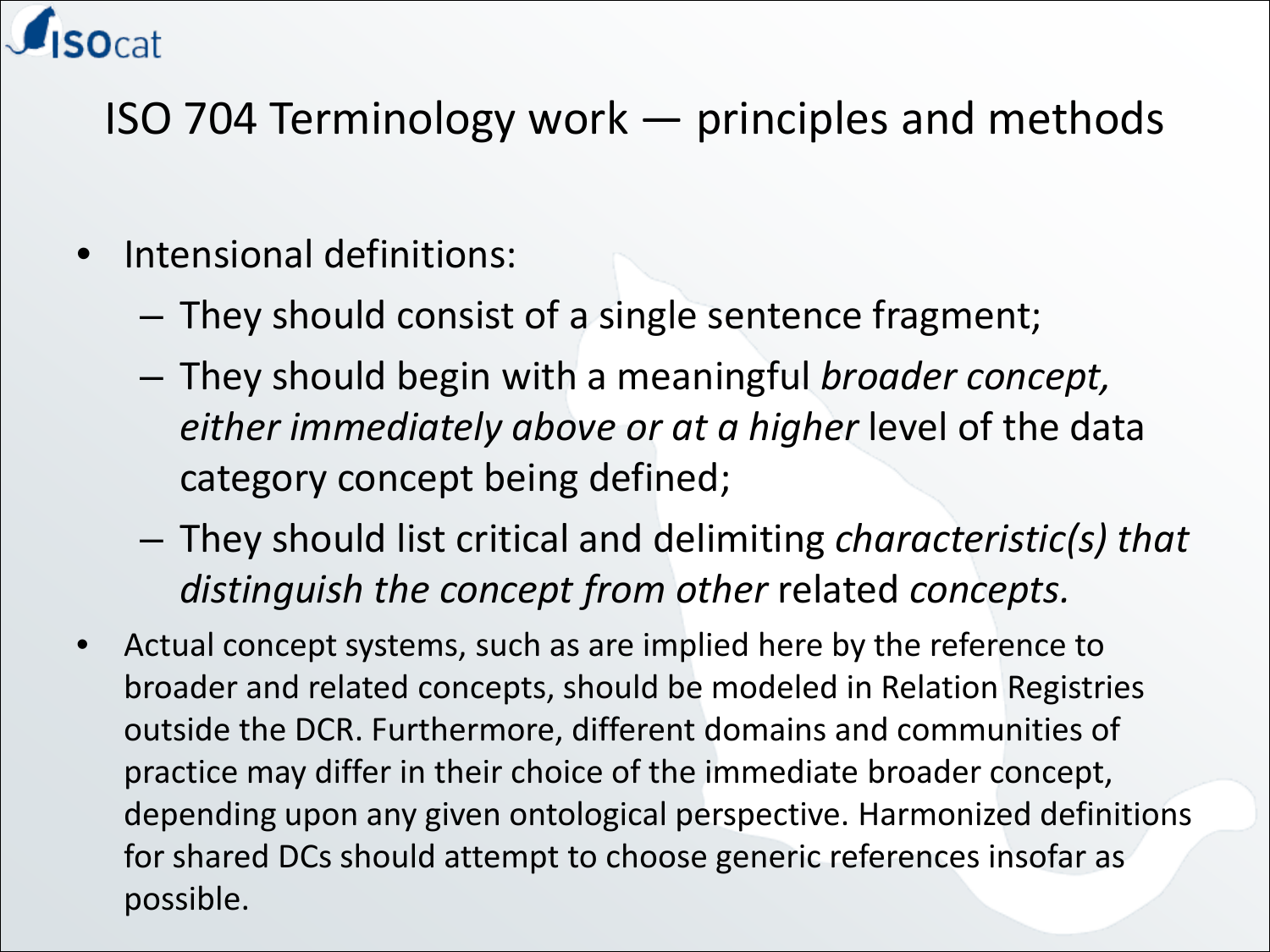

- The examples
	- a sample instance reflecting the data category
	- should be limited to those that illustrate the data category in general, excluding language specific usage, which should be documented in a Linguistic Section
	- may be accompanied by the source of the example
- The explanations
	- any additional information about the data category that would not be relevant for a definition (for example, more precise linguistic background concerning the use of the data category)
	- may be accompanied by the source from which the explanation has been borrowed or adapted
- The notes
	- any additional information associated with the data category, excluding technical information that would normally be described in an explanation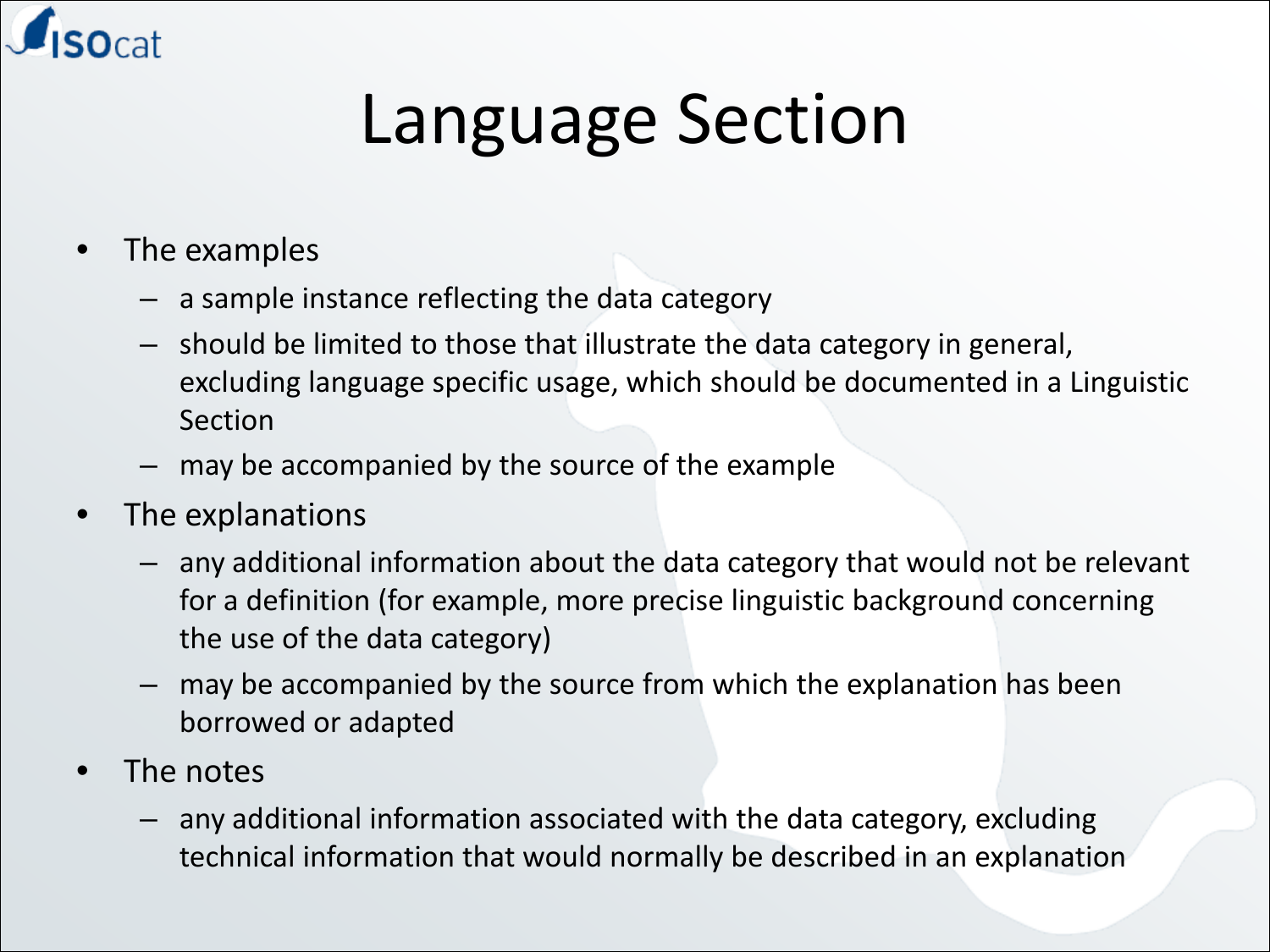

#### Conceptual domains

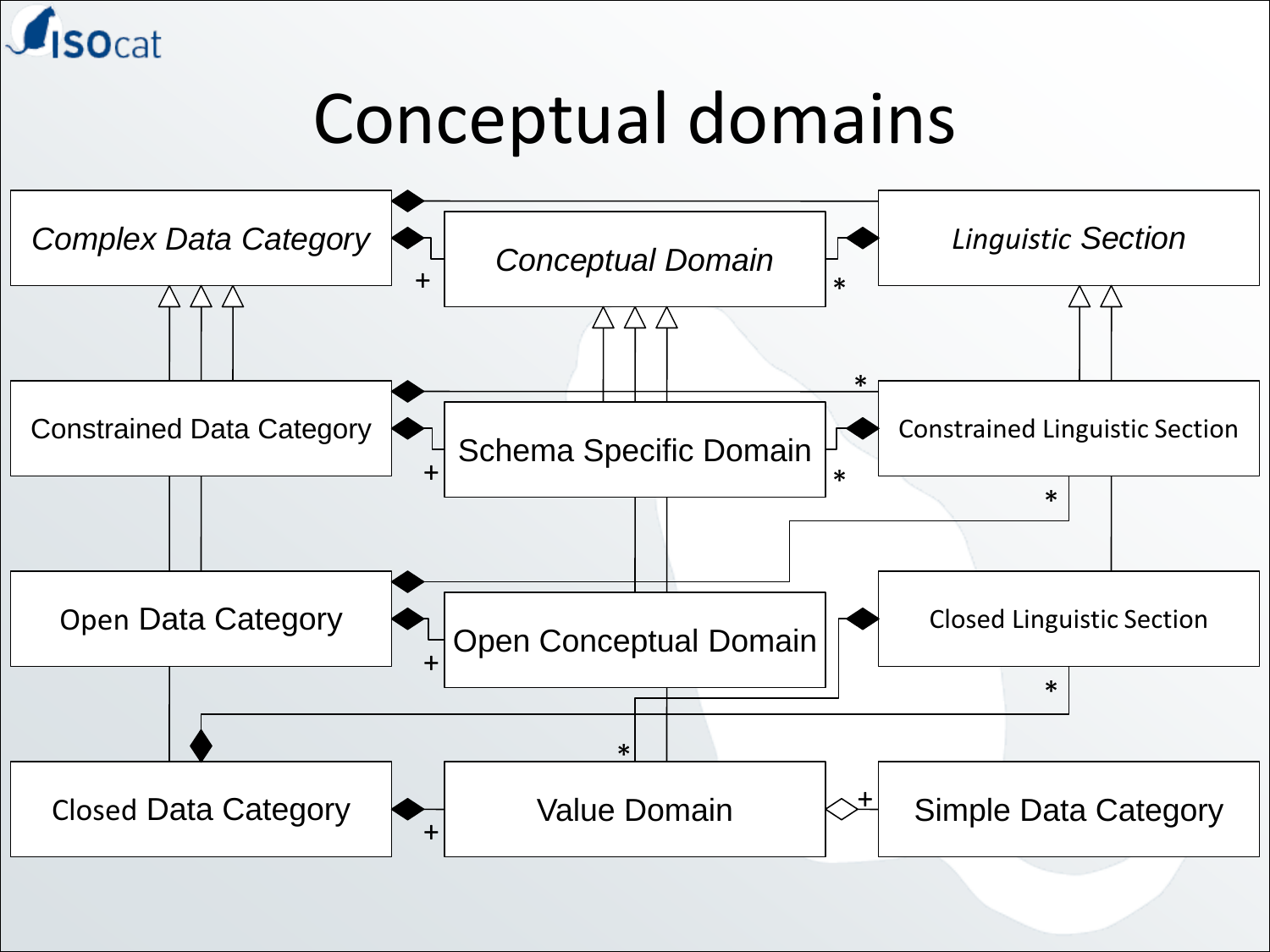

# Conceptual domains

- The mandatory data type
	- the data type, as defined for W3C XML Schema, of this complex data category
	- the default data type is *string*
- Just the data type is enough for an open data category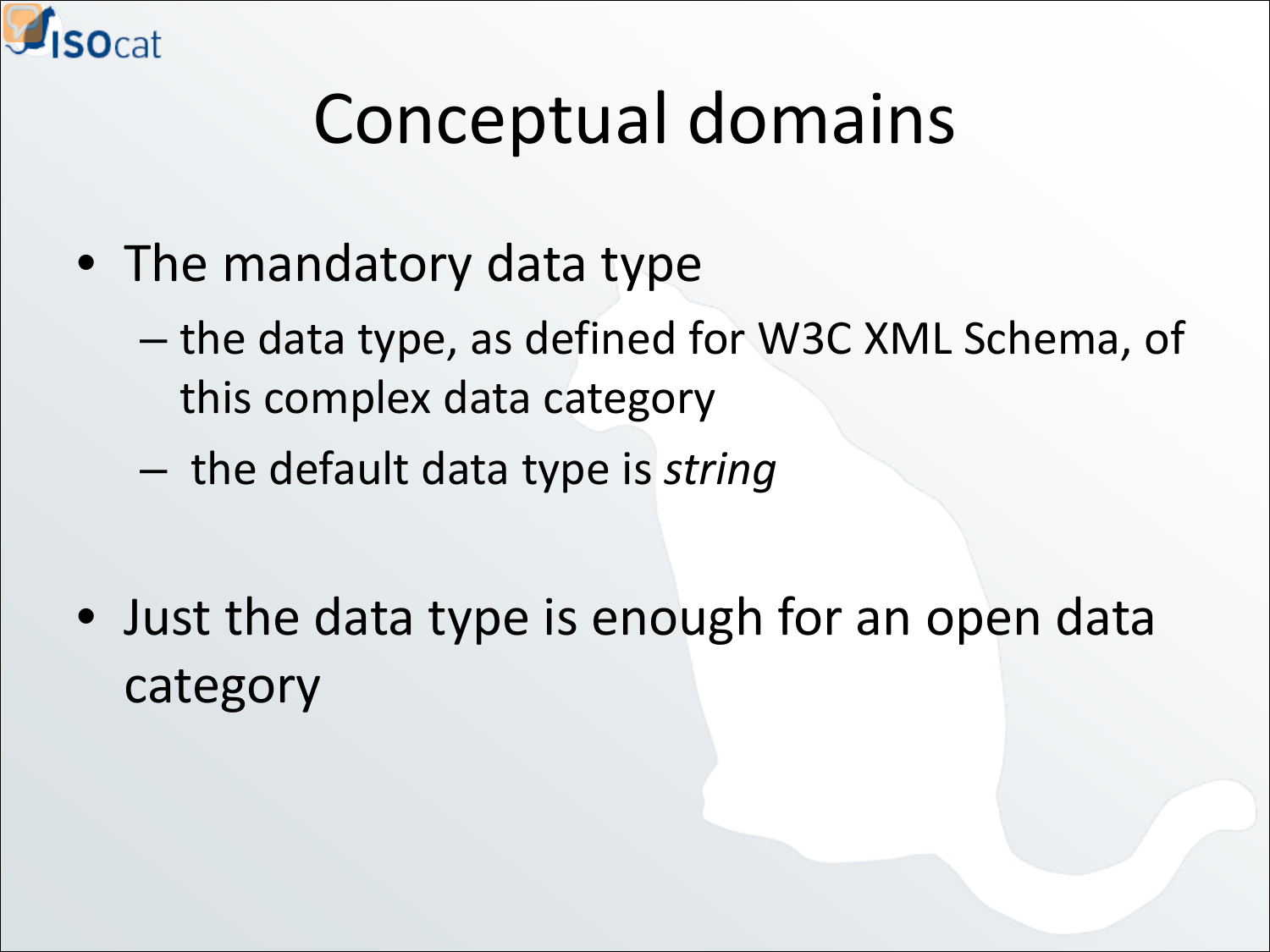

#### W3X XML Schema data types

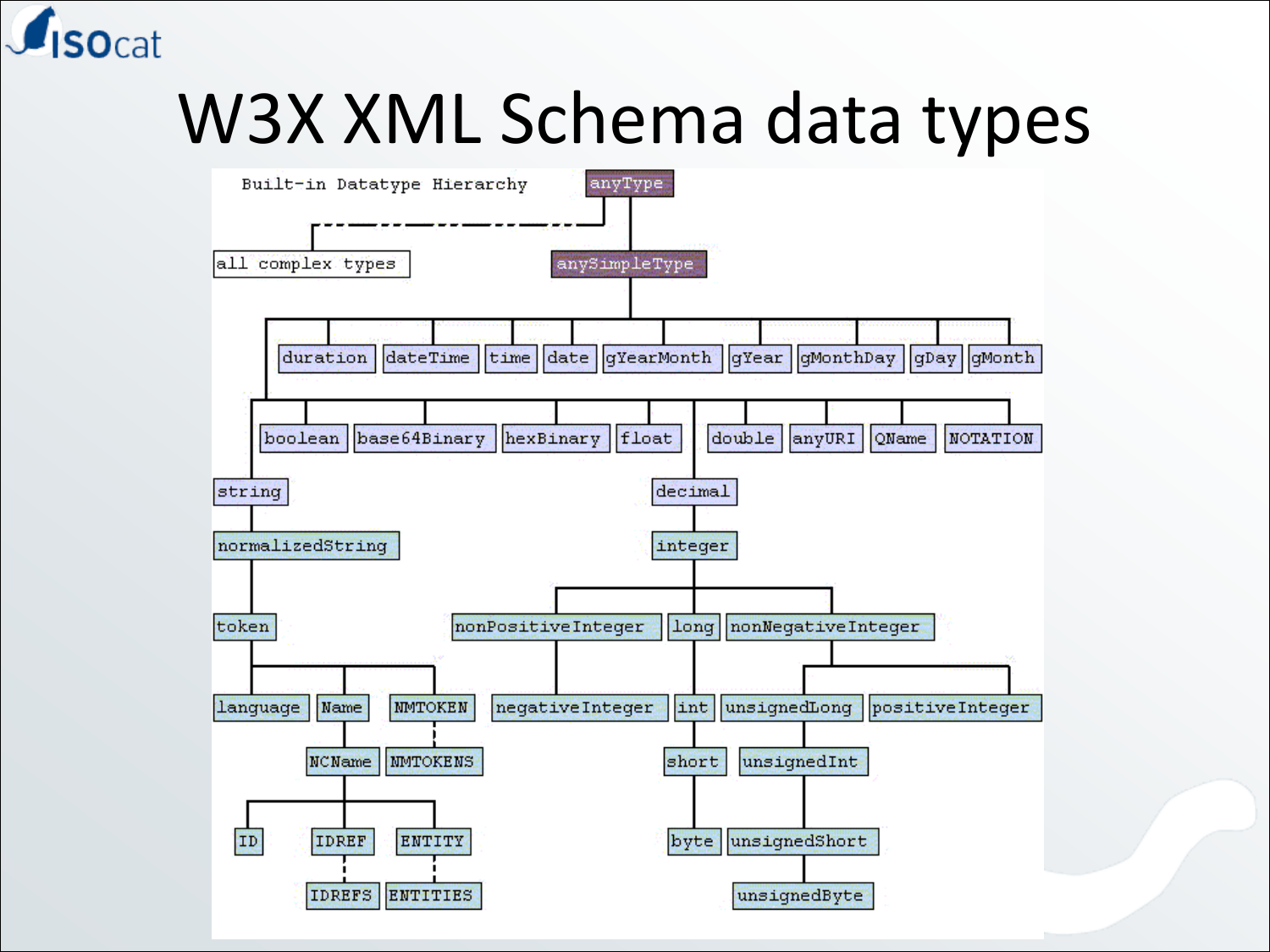

# Constrained Conceptual Domain

- The mandatory constraint:
	- allows users to express constraints on the possible values of a conceptual domain associated with a given data type in a rule language suitable for the schema in question
	- rule languages currently 'supported':
		- **Schematron**
		- Object Constraint Language
		- Semantic Web Rule Language
		- Relax NG
	- the DCR doesn't do any interpretation of the rules, this has to be done by the user/TDG/DCR Board
- ISOcat does check if its valid XML (when applicable)
- ISOcat's DCIF export is somewhat incomplete in this area: constraints expressed in XML are outputted as one text block instead of being an integrated part of the DCIF document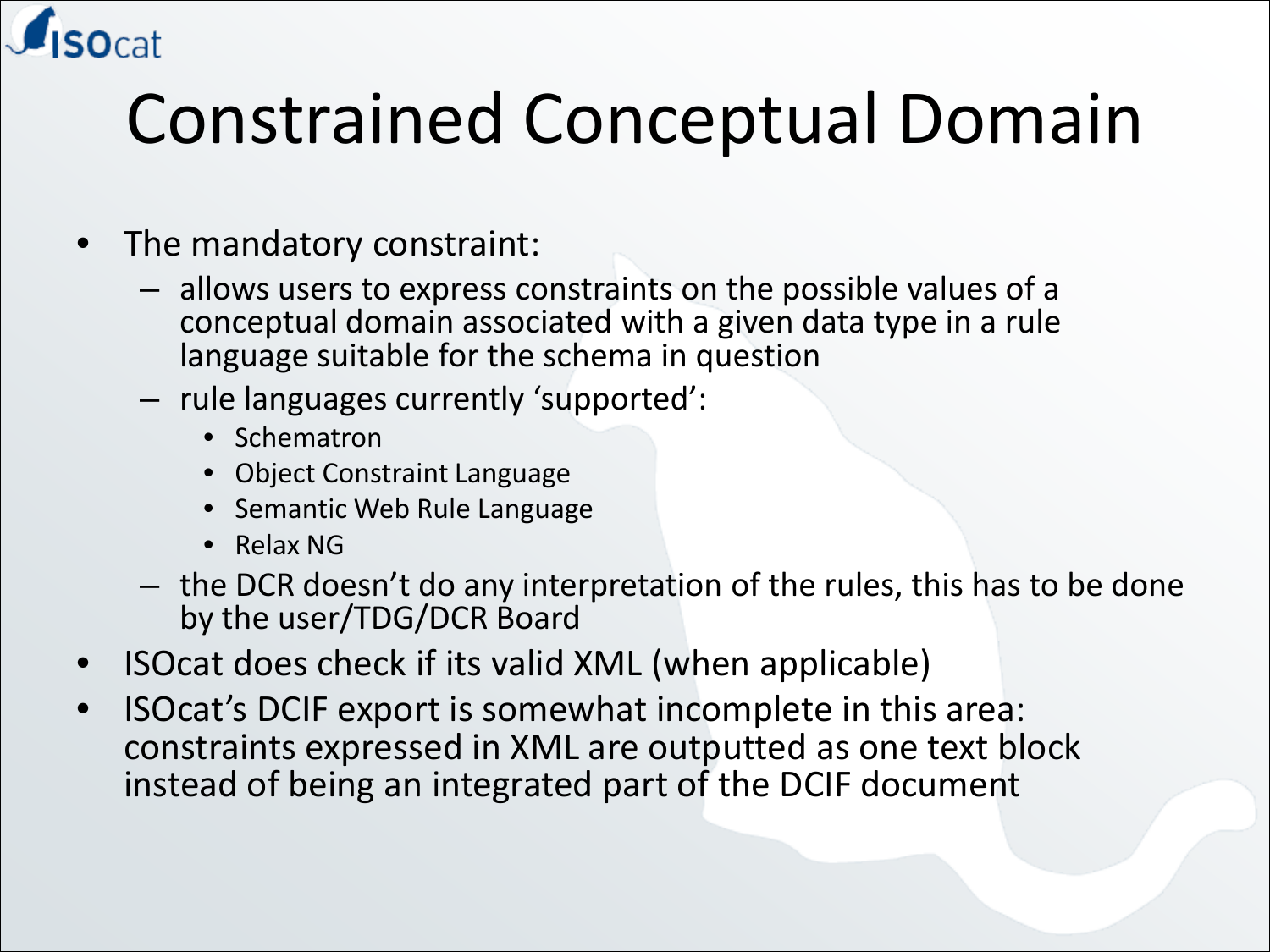

#### Profile value domains

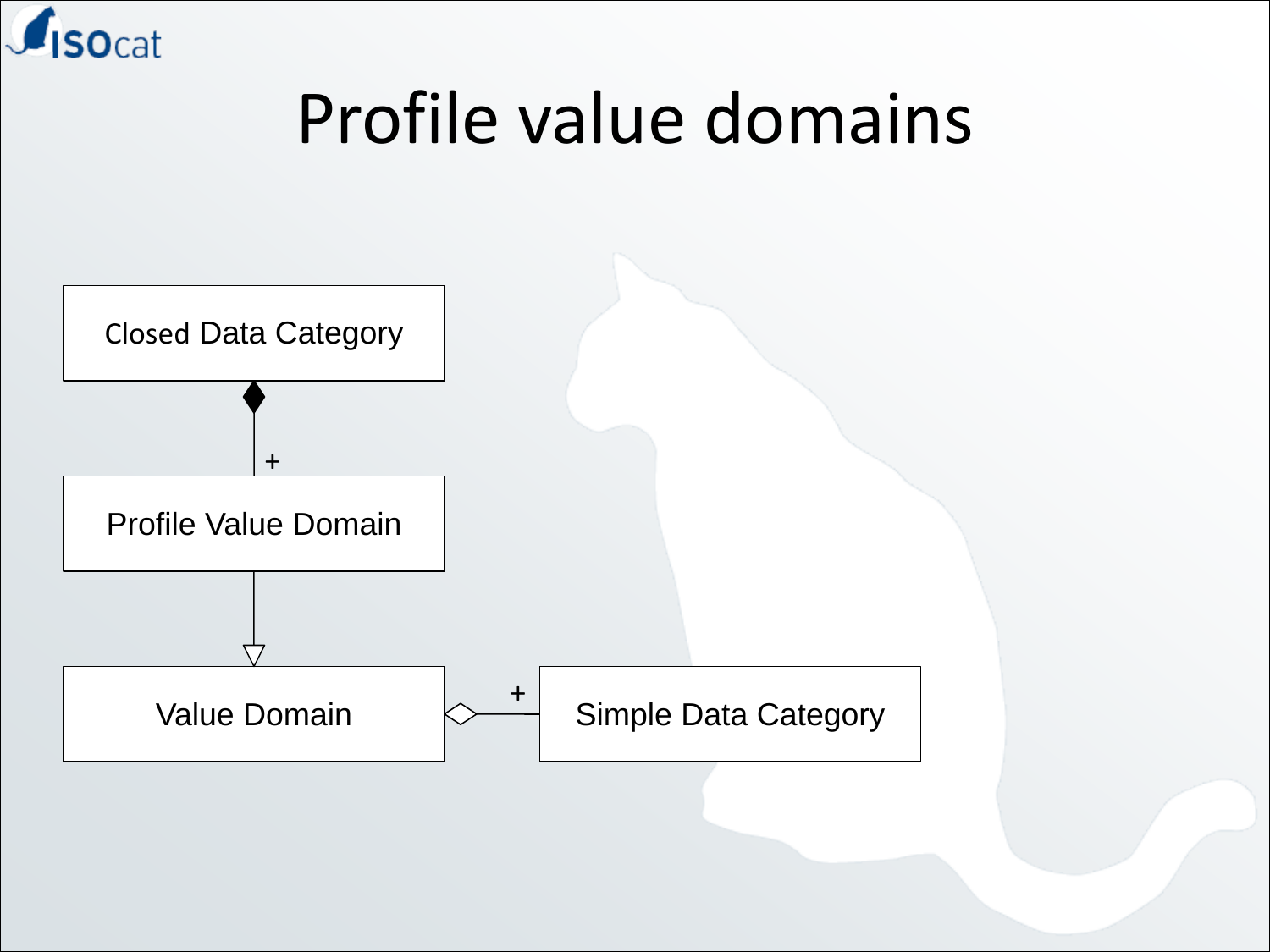

# Profile Value Domain

- set of permissible values for a specific profile
- each value is represented by a simple data category
- the simple data category needs to be a member of the profile
- ISOcat makes an exception for the *Private* profile value domain which can contain any simple data category
- Standardized data categories can't have a *Private* profile value domain
- ISOcat tries to simplify the creation of the value domain by automating the assignment to profile value domains. However, at the moment this is too simplistic and a more advanced editor is needed to fully manage profile value domains.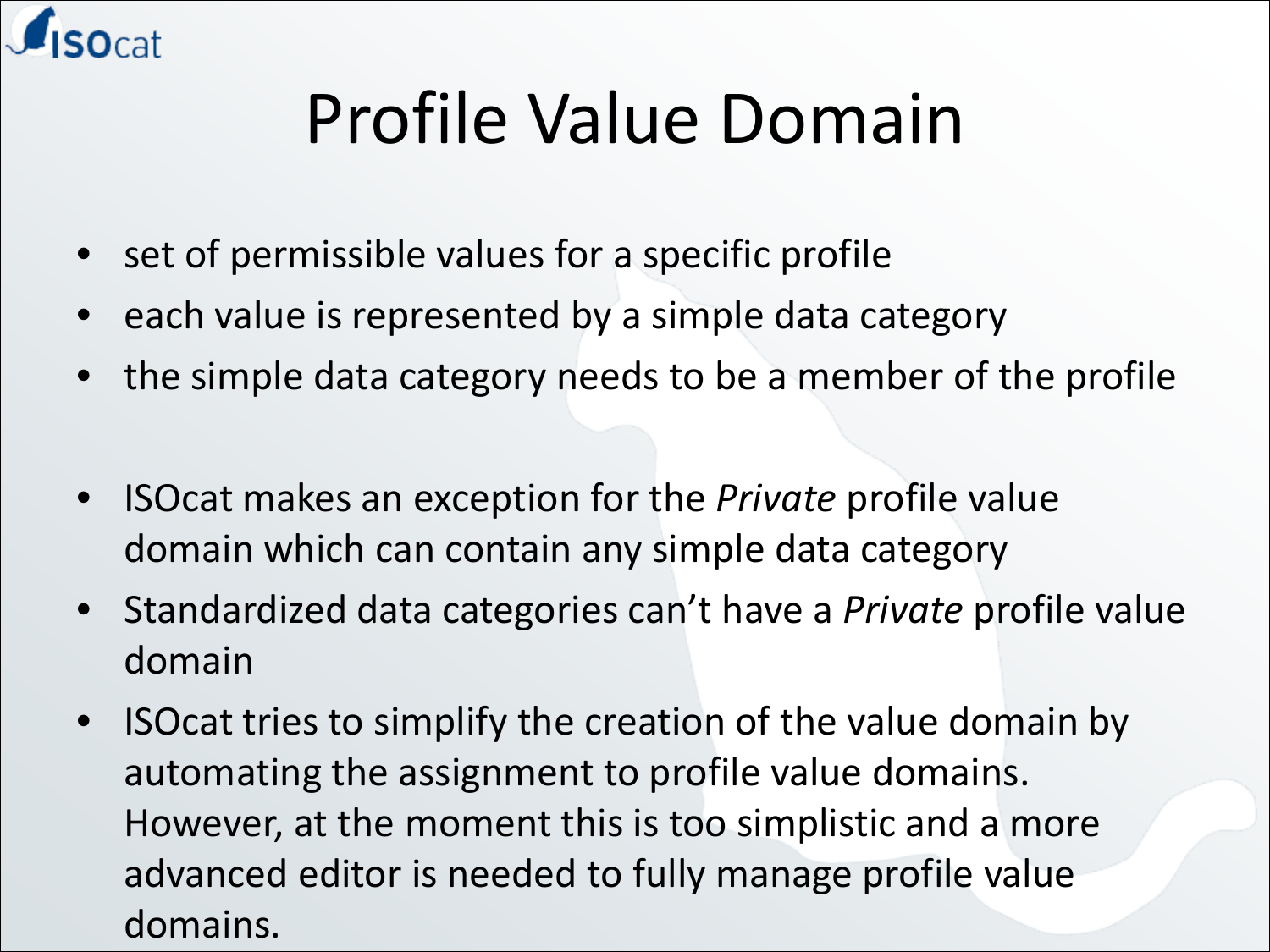

#### Example

| <b>Data category</b>  | <b>Morposyntax</b> | <b>Terminology</b> |
|-----------------------|--------------------|--------------------|
| /partOfSpeech/        | X                  | X                  |
| /adjective/           | X                  | X                  |
| /ordinalAdjective/    | X                  |                    |
| /participleAdjective/ | X                  |                    |
| /qualifierAdjective/  | X                  |                    |
| /adposition/          | X                  | X                  |
| /circumposition/      | X                  |                    |
| /preposition/         | X                  |                    |
| /postposition/        | X                  |                    |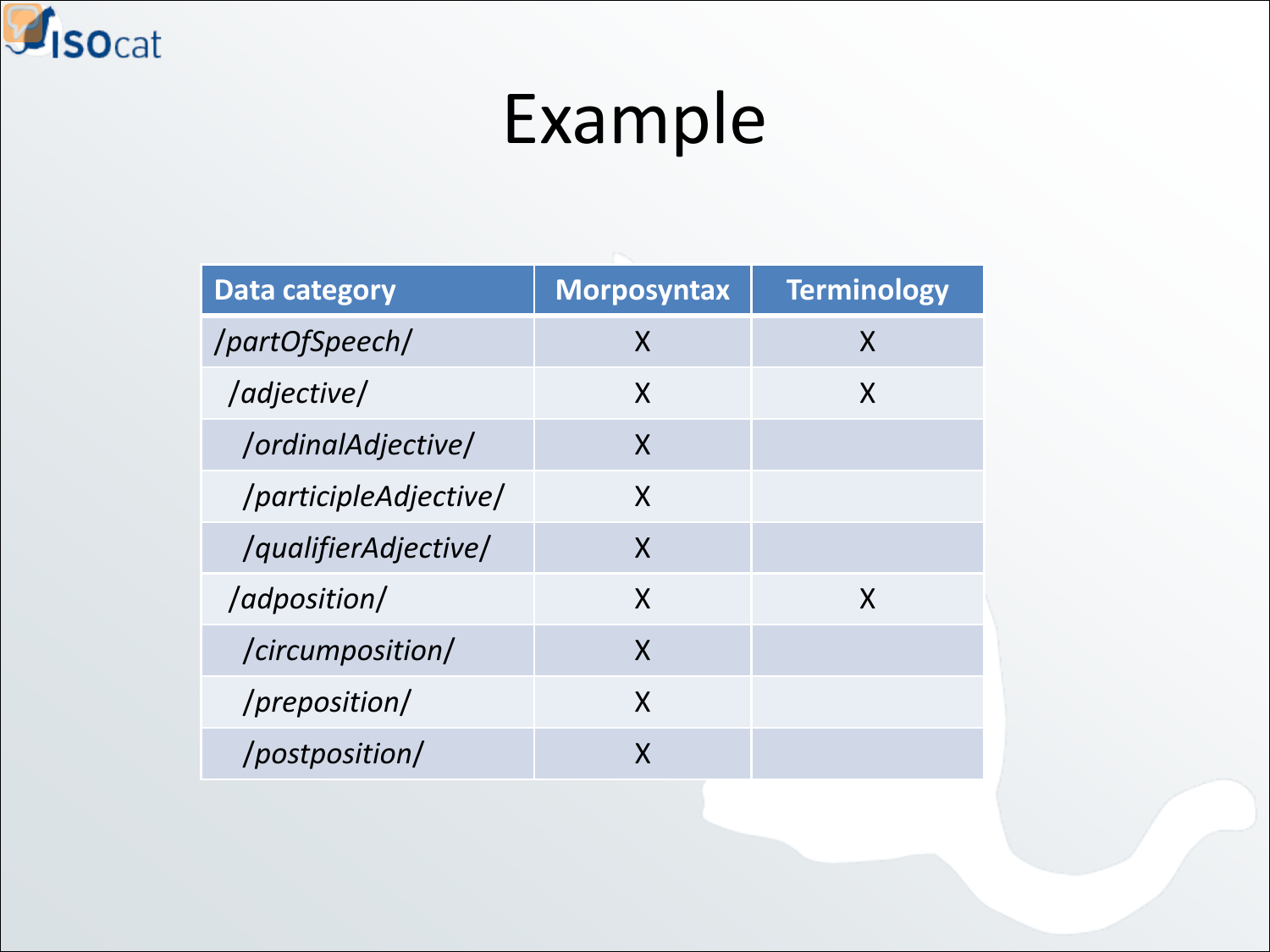

# Linguistic Sections

- used to specify the behaviour of a complex data category in a specific object language
- Language specific examples, explanations and notes
- Refinement of the conceptual domain:
	- (additional) constraints for open and constrained complex data categories
	- subset value domains for closed complex data categories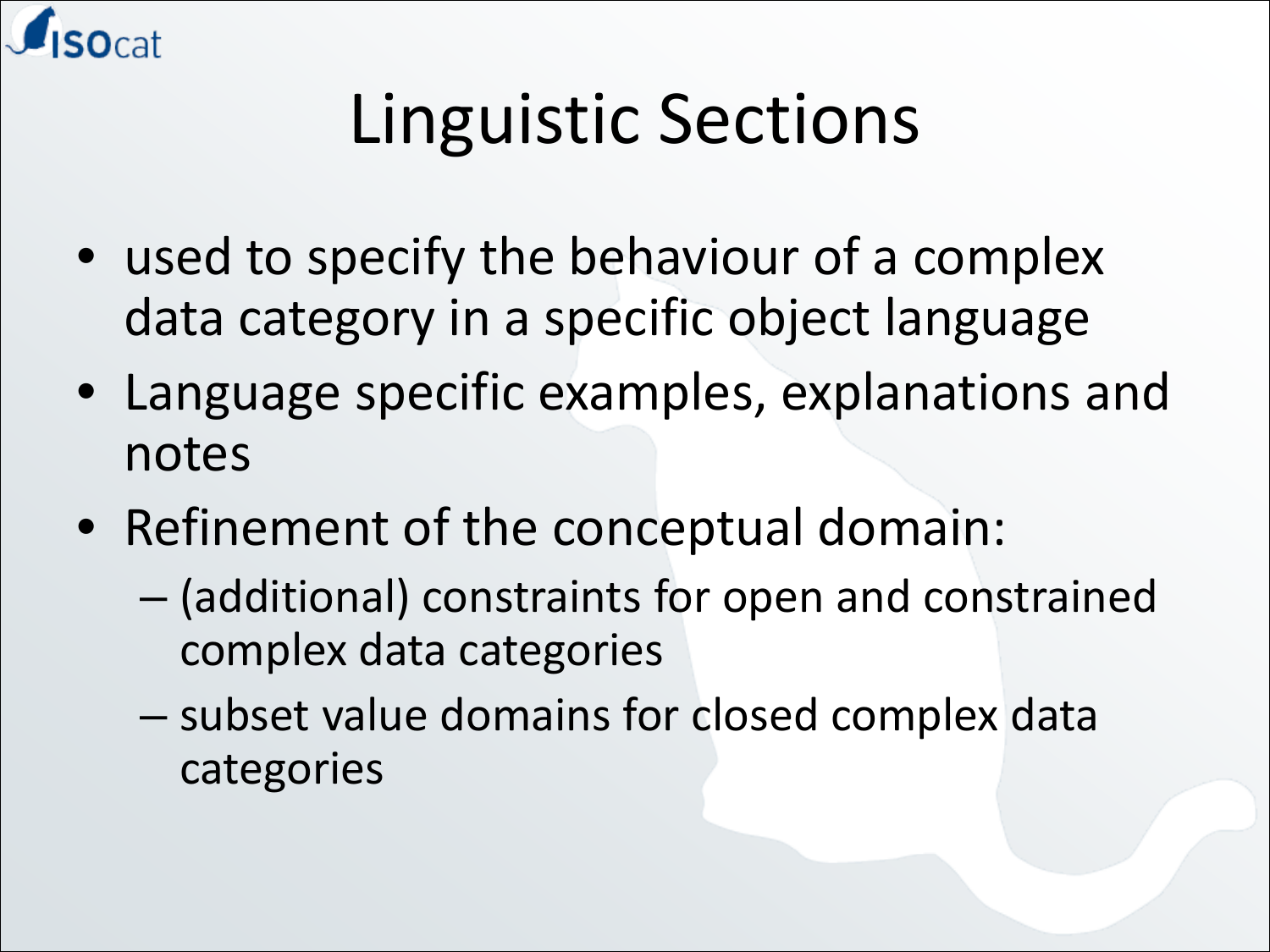

# Example

- /grammaticalGender/ has as (profile specific) value domain:
	- /*masculine*/
	- /*feminine*/
	- /*neuter*/
- The French linguistic section limits it to:
	- /*masculine*/
	- /*feminine*/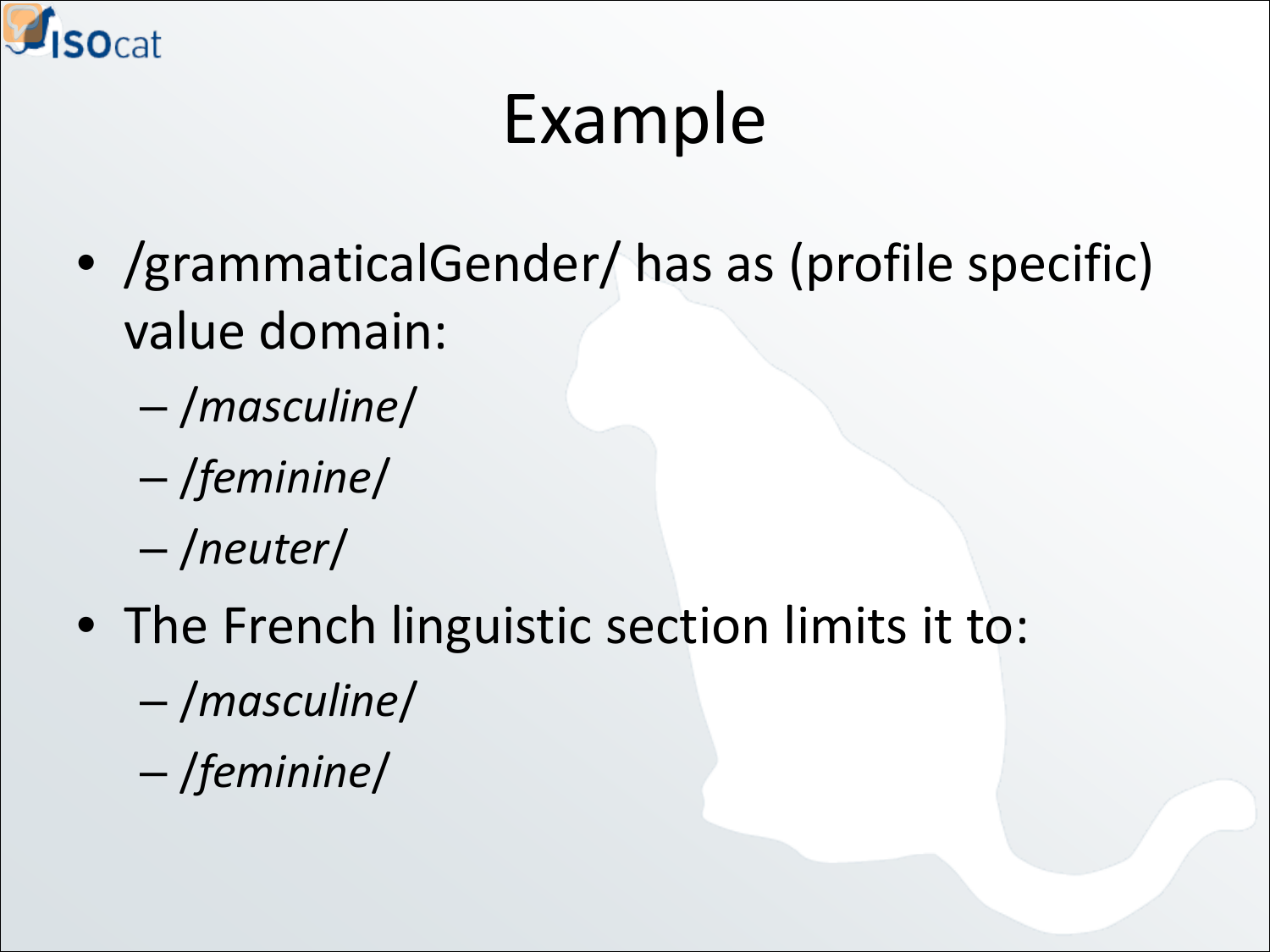

#### Hierarchical Simple Data Categories

- Simple data categories can be put in a subsumption (is-a) hierarchy
	- allows different levels of granularity in a value domain
	- make large value domains manageable
	- a simple data category can be only a member of one hierarchy, i.e., it can have only one parent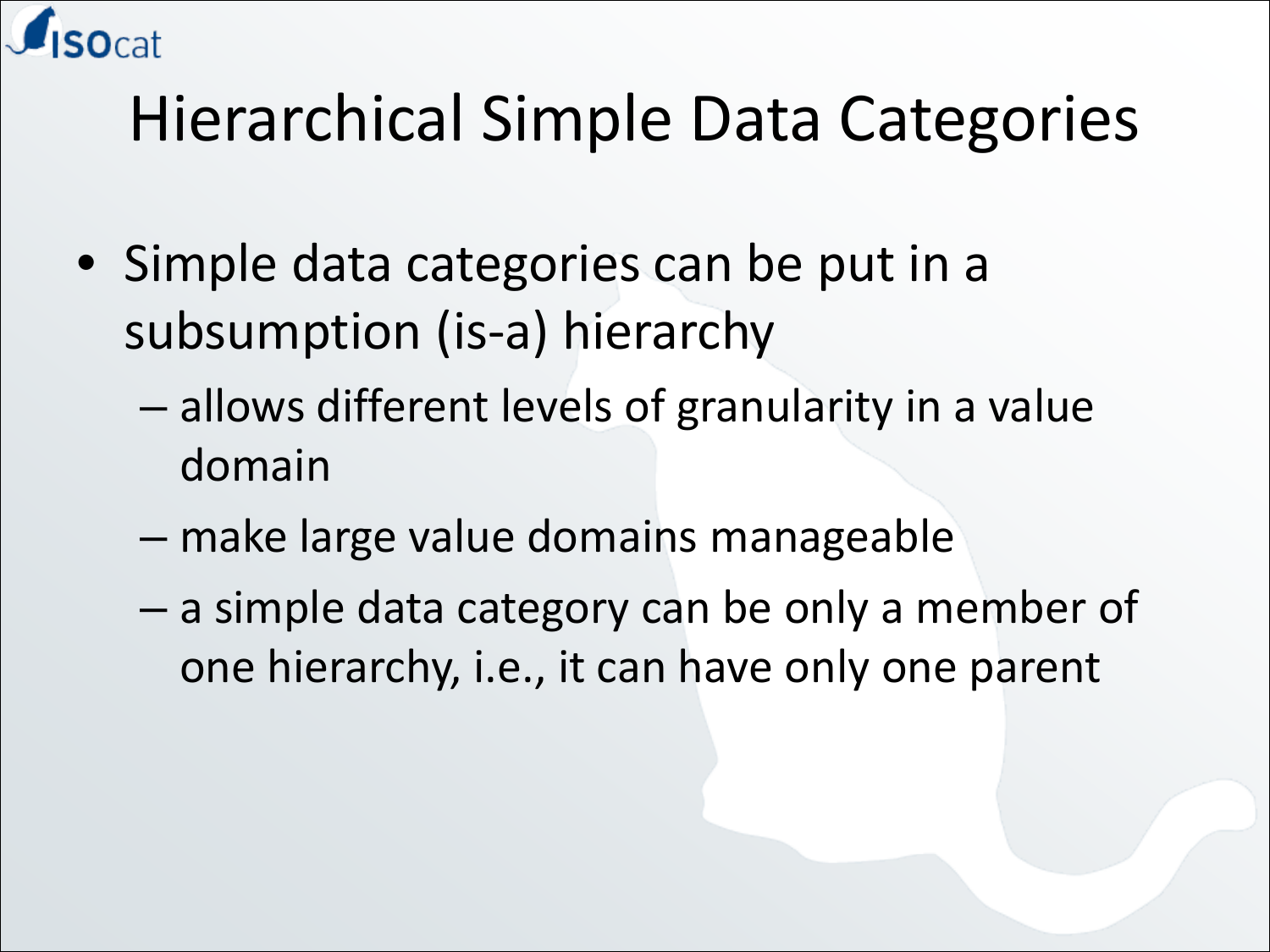

# Changes

- Each time you save a data category you're asked to enter a description of what you've changed
- These descriptions are available in the history log of each data category
- The DCIF contains the first (upon time of creation) and the last change description